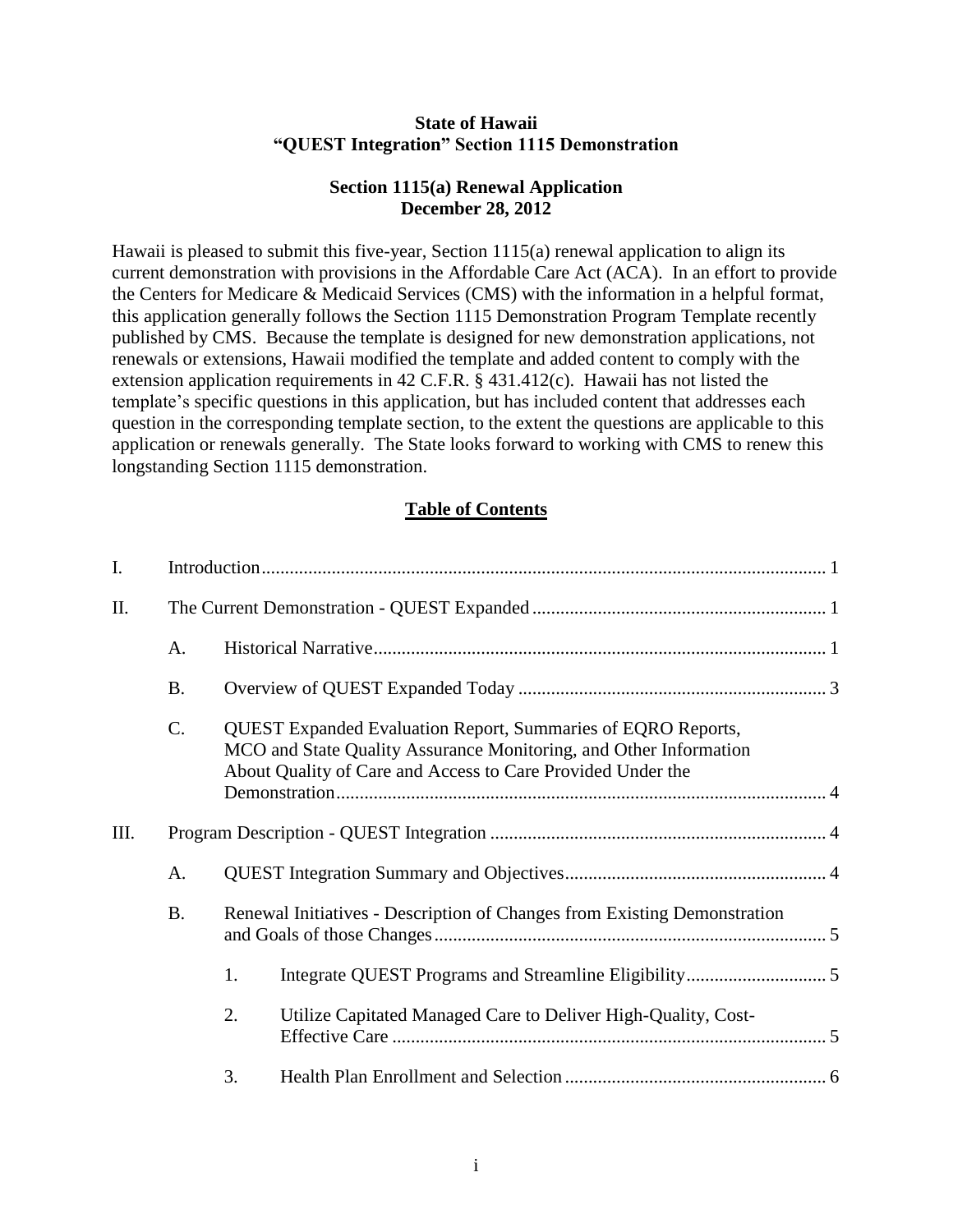|     |           | 4. | Encourage Timely Enrollment By Limiting Retroactive Eligibility 7                                                                     |  |
|-----|-----------|----|---------------------------------------------------------------------------------------------------------------------------------------|--|
|     |           | 5. | Integrate Benefit Packages, Expand Home and Community-based<br>Services (HCBS), and Offer Needs-Based HCBS to "At Risk"               |  |
|     |           | 6. | Eliminate QUEST-ACE Enrollment Benchmarks for                                                                                         |  |
|     |           | 7. | Continue Coverage of Certain Non-Medicaid Beneficiaries 8                                                                             |  |
|     | C.        |    | QUEST Integration Hypotheses, Evaluation Plans, and Evaluation Design  8                                                              |  |
| IV. |           |    |                                                                                                                                       |  |
|     | A.        |    |                                                                                                                                       |  |
|     | <b>B.</b> |    | Methodologies for Determining Eligibility, Changes In Eligibility<br>Procedures, And Transition To New Methodologies And Standards 14 |  |
|     | C.        |    |                                                                                                                                       |  |
|     | D.        |    |                                                                                                                                       |  |
|     | E.        |    |                                                                                                                                       |  |
| V.  |           |    |                                                                                                                                       |  |
|     | A.        |    |                                                                                                                                       |  |
|     | <b>B.</b> |    |                                                                                                                                       |  |
|     |           | 1. |                                                                                                                                       |  |
|     |           | 2. |                                                                                                                                       |  |
|     |           | 3. |                                                                                                                                       |  |
|     |           | 4. |                                                                                                                                       |  |
|     | $C$ .     |    |                                                                                                                                       |  |
|     | D.        |    |                                                                                                                                       |  |
| VI. |           |    |                                                                                                                                       |  |
|     | A.        |    |                                                                                                                                       |  |
|     | <b>B.</b> |    |                                                                                                                                       |  |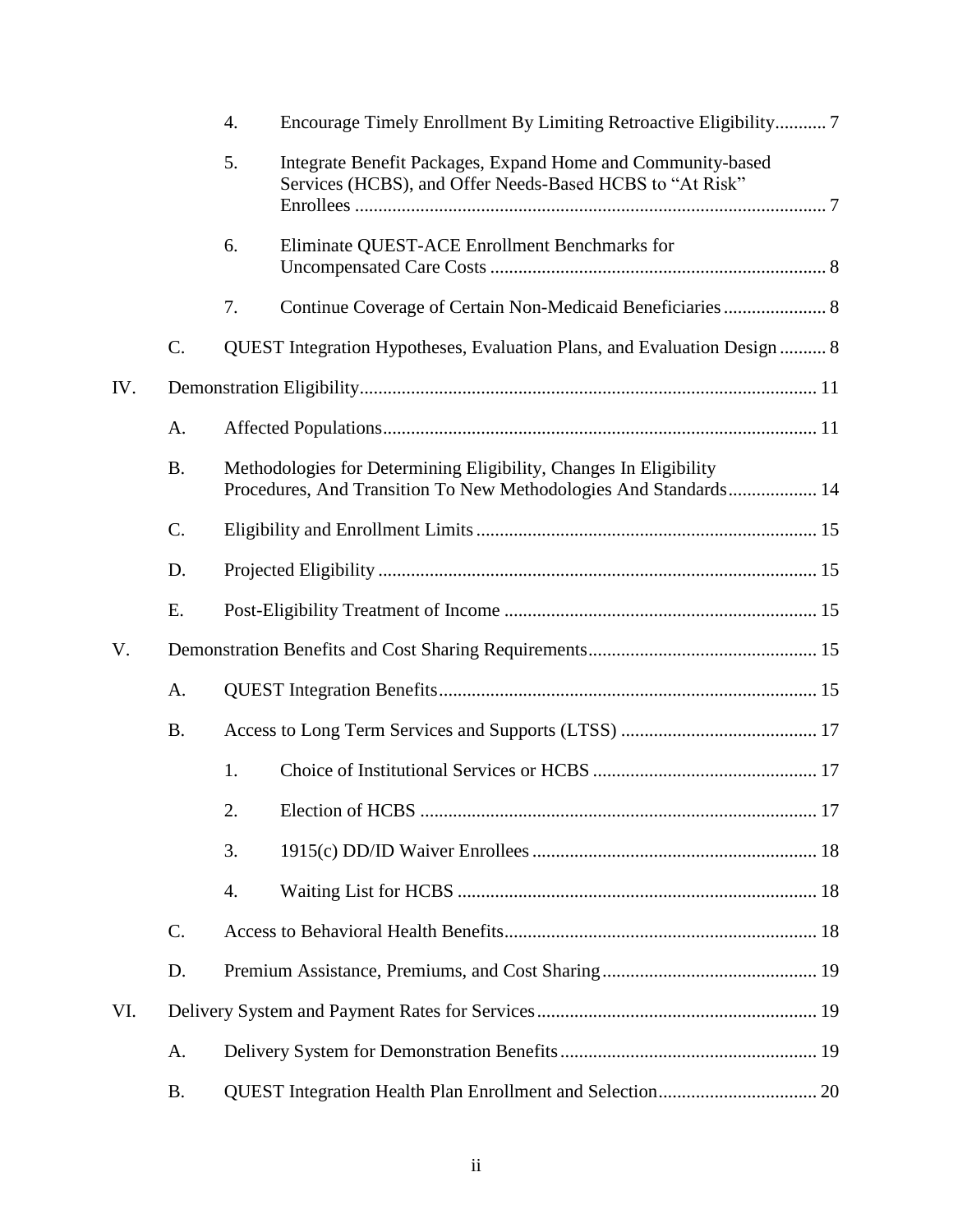|       | C.        |                                                                              |  |  |  |
|-------|-----------|------------------------------------------------------------------------------|--|--|--|
|       | D.        |                                                                              |  |  |  |
|       | E.        |                                                                              |  |  |  |
|       | F.        |                                                                              |  |  |  |
|       | G.        |                                                                              |  |  |  |
|       | H.        |                                                                              |  |  |  |
|       | I.        |                                                                              |  |  |  |
|       | J.        |                                                                              |  |  |  |
|       |           | 1.                                                                           |  |  |  |
| VII.  |           |                                                                              |  |  |  |
| VIII. |           |                                                                              |  |  |  |
| IX.   |           |                                                                              |  |  |  |
|       | A.        |                                                                              |  |  |  |
|       | <b>B.</b> |                                                                              |  |  |  |
|       | C.        | Title XIX Requirements Not Applicable to Demonstration Populations  27       |  |  |  |
| Х.    |           |                                                                              |  |  |  |
|       | Α.        |                                                                              |  |  |  |
|       | <b>B.</b> | Issues Raised by the Public and the State's Consideration of Those Issues 30 |  |  |  |
|       | C.        |                                                                              |  |  |  |
|       | D.        |                                                                              |  |  |  |
| XI.   |           |                                                                              |  |  |  |

# **Attachments**

- A. Summaries of EQRO Reports and Quality Assurance Monitoring, and Other Information and Documentation Regarding Quality of and Access to Care
- B. Interim Demonstration Evaluation Report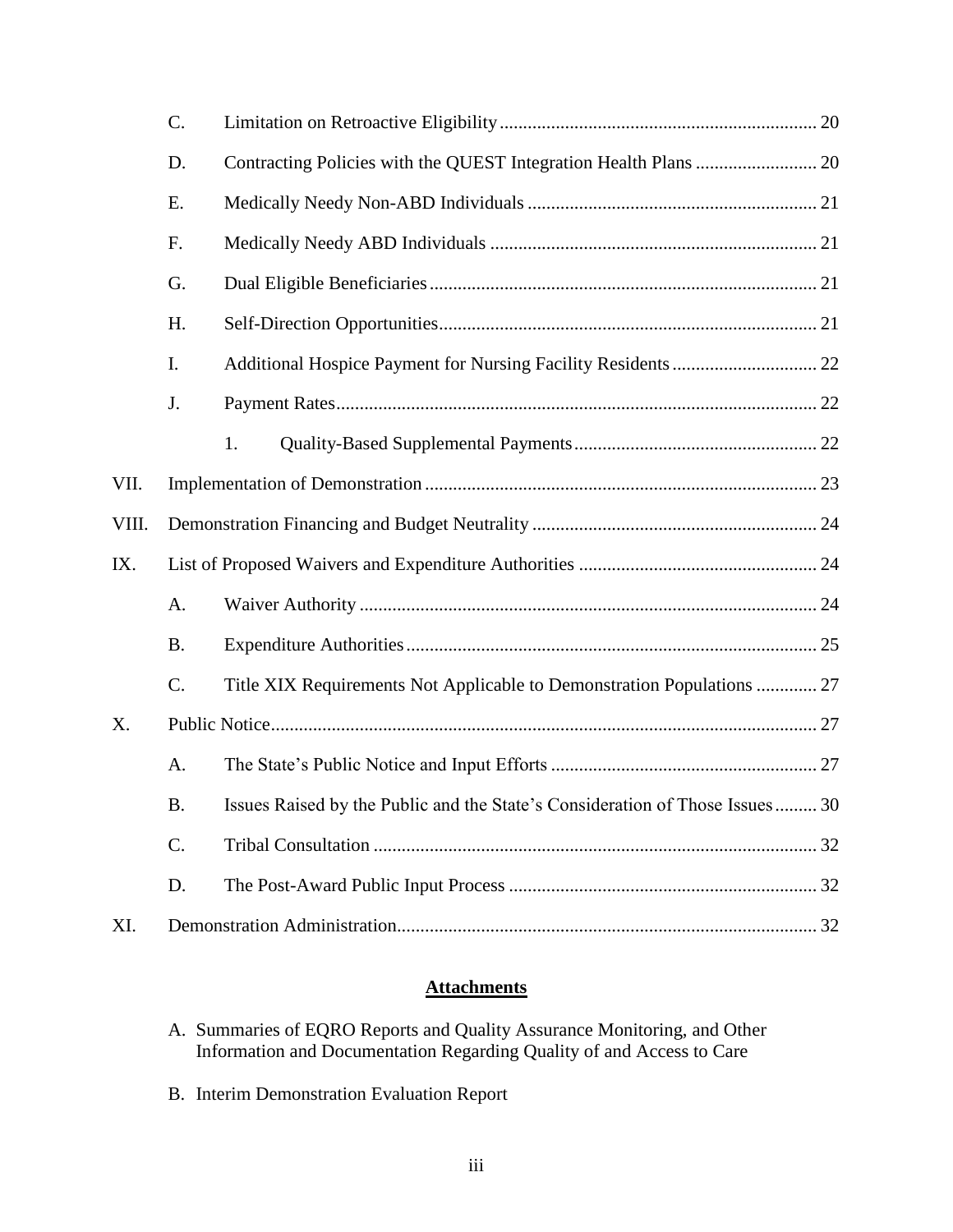- C. Hawaii Med-QUEST Division Quality Strategy
- D. CMS-416 Forms
- E. Benefit Specifications and Provider Qualifications Forms; Long Term Services Benefit Specifications and Provider Qualifications Forms
- F. Behavioral Health Protocol
- G. Budget Neutrality Charts
- H. E-mail Notice
- I. Abbreviated Public Notice
- J. Full Public Notice Document
- K. Tribal Notice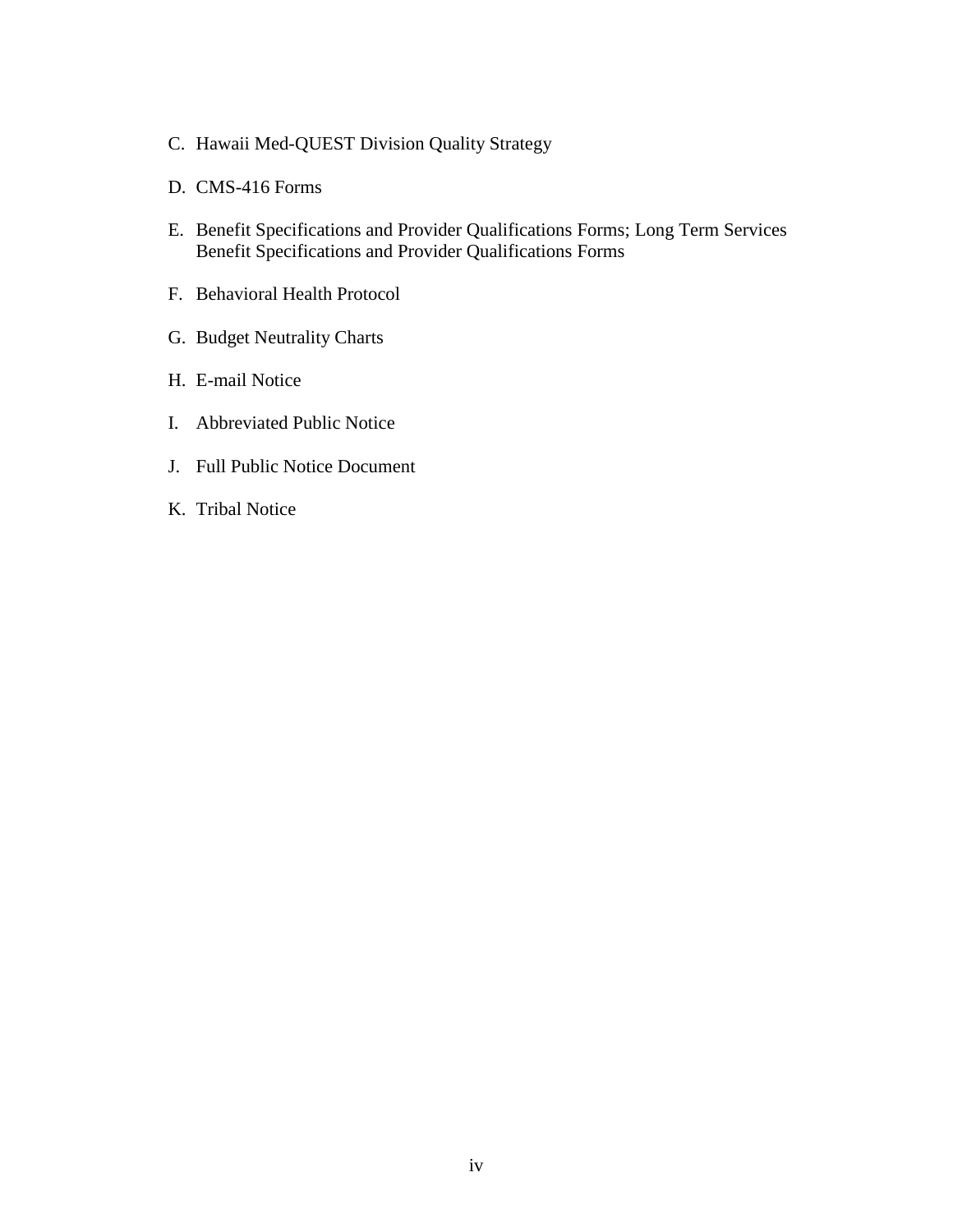#### <span id="page-4-0"></span>**I. Introduction**

Pursuant to Section 1115(a) of the Social Security Act, and as authorized by Section 1915(h)(2), the State of Hawaii, Department of Human Services (the State), is seeking a five-year renewal of the QUEST Expanded Section 1115 demonstration project from CMS. Absent a renewal, the demonstration will expire on December 31, 2013.

For nearly two decades, Hawaii's demonstration has efficiently and effectively delivered comprehensive benefits to a large number of beneficiaries, including expansion populations, through competitive managed care delivery systems. Under the renewal, "QUEST Integration" (QI) seeks to build on this success by continuing to deliver services through managed care, while also integrating the demonstration's programs and benefits to have a more patient-centered care delivery system and to align the demonstration with ACA's new requirements. The State will eliminate all eligibility caps, and streamline its programs by consolidating current programs under QUEST Integration. All eligible beneficiaries will be enrolled under QUEST Integration, and access to services will be determined by clinical criteria and medical necessity. The renewal will also incorporate the simplified Medicaid eligibility structure and other changes in ACA into Hawaii's demonstration. Finally, QUEST Integration will offer new specialized behavioral health services to beneficiaries and new access to home- and community-based services (HCBS) for individuals who are assessed to be at risk of deteriorating to the institutional level of care (the "at risk" population), as well as certain other benefits.

## <span id="page-4-2"></span><span id="page-4-1"></span>**II. The Current Demonstration - QUEST Expanded**

## **A. Historical Narrative**

Originally implemented as the QUEST program in 1994, QUEST Expanded is the current version of Hawaii's demonstration project to provide comprehensive benefits to its Medicaid enrollees through competitive managed care delivery systems. QUEST stands for:

**Q**uality care **U**niversal access **E**fficient utilization **S**tabilizing costs, and **T**ransforming the way health care is provided to QUEST members.

The QUEST program was designed to increase access to health care and control the rate of growth in health care costs. The State combined its Medicaid program with its then General Medical Assistance Program and its State Children's Health Insurance Program. Low-income women, children, and adults who had been covered by the two programs were enrolled into fully capitated managed care plans throughout the State. The demonstration helped substantially close the coverage gap in the State for low-income individuals.

Since its implementation, the State has made many changes to the demonstration:

1. The first amendment, approved July 11, 1995, allowed the State to deem parental income for tax dependents up to 21 years of age, prohibit QUEST eligibility for individuals qualifying for employer-sponsored coverage, require some premium sharing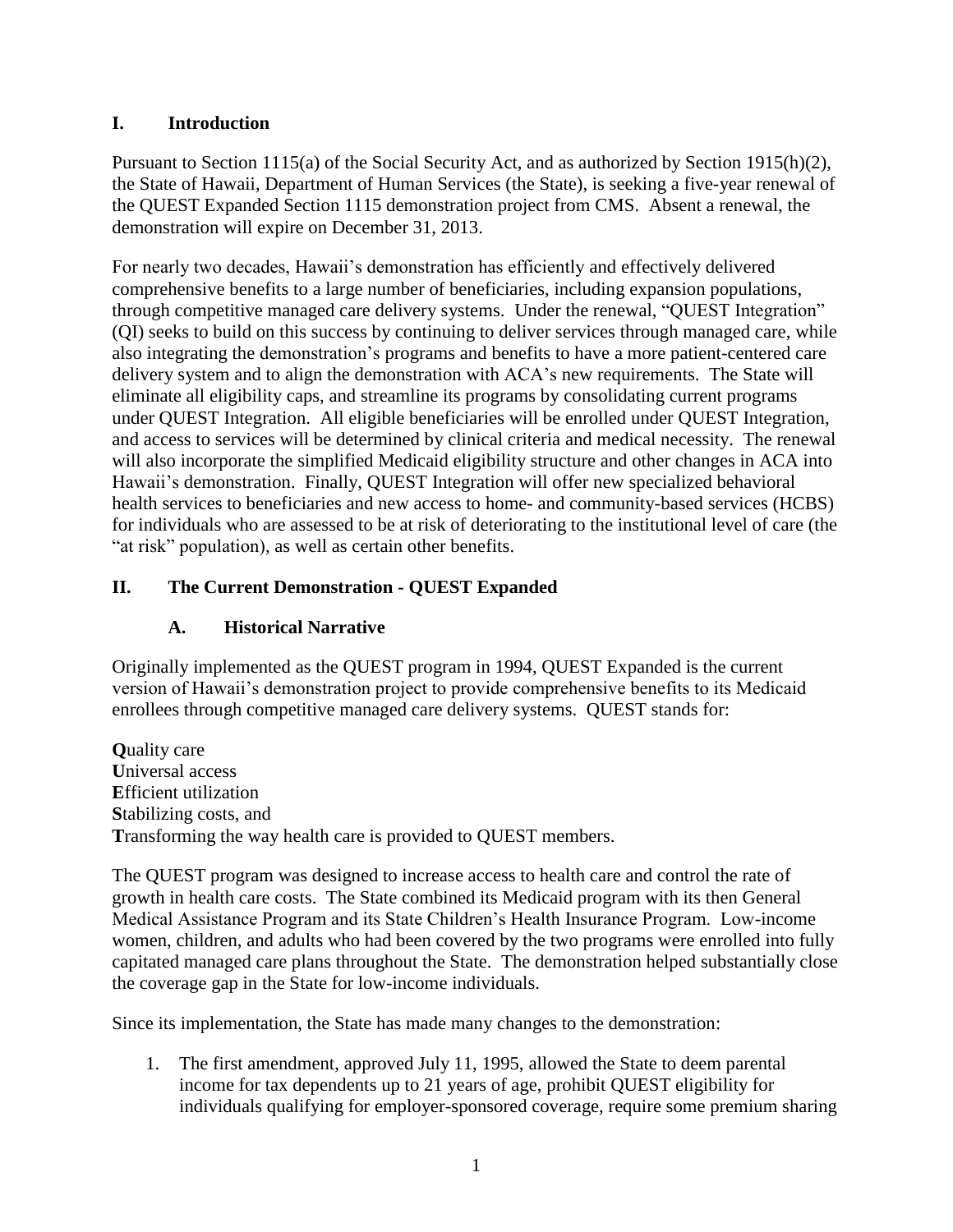for expansion populations, impose a premium for self-employed individuals, and change the fee-for-service (FFS) window from the date of coverage to the date of enrollment.

- 2. The second amendment, approved on September 14, 1995, allowed the State to cap QUEST enrollment at 125,000 expansion eligibles.
- 3. The third amendment, approved on May 10, 1996, allowed the State to reinstate the asset test, establish the QUEST-Net program, and require participants to pay a premium.
- 4. The fourth amendment, approved on March 14, 1997, lowered the income thresholds to the mandatory coverage groups and allowed the State to implement its medically needy option for the AFDC-related coverage groups for individuals who become ineligible for QUEST and QUEST-Net.
- 5. The fifth amendment, approved on July 29, 2001, allowed the State to expand the QUEST-Net program to children who were previously enrolled in SCHIP, when their family income exceeds the Title XXI income eligibility limit of 200% of the federal poverty level (FPL).
- 6. In January 2006, the federal government approved an extension (with a retroactive start date of July 1, 2005) of the Section 1115 waiver for the demonstration, which incorporated the existing program with some significant changes, including:
	- Extension of coverage to all Medicaid-eligible children in the child  $\bullet$ welfare system;
	- Extension of coverage to adults up to 100% of the FPL who meet  $\bullet$ Medicaid asset limits through QUEST-ACE;
	- Elimination of premium contributions for children with income at or below 250% of the FPL;
	- Elimination of the requirement that children have prior QUEST coverage as a condition to qualifying for QUEST-Net; and
	- Increase SCHIP eligibility from 200% of the FPL to 300% of the FPL.  $\bullet$
- 7. In February 2008, the demonstration was renewed, and as part of the renewal the State implemented the QUEST Expanded Access (QExA) program and increased the eligibility level for QUEST-ACE from 100% to 200% of the FPL.
- 8. In April 2012, CMS approved the State's request to limit eligibility for non-pregnant, nondisabled adults not otherwise Medicaid eligible at 133% of the FPL.
- 9. In June 2012, CMS approved an amendment to align QUEST-Net and QUEST-ACE benefits with the QUEST benefits package, and to add certain benefits to the QExA benefit package.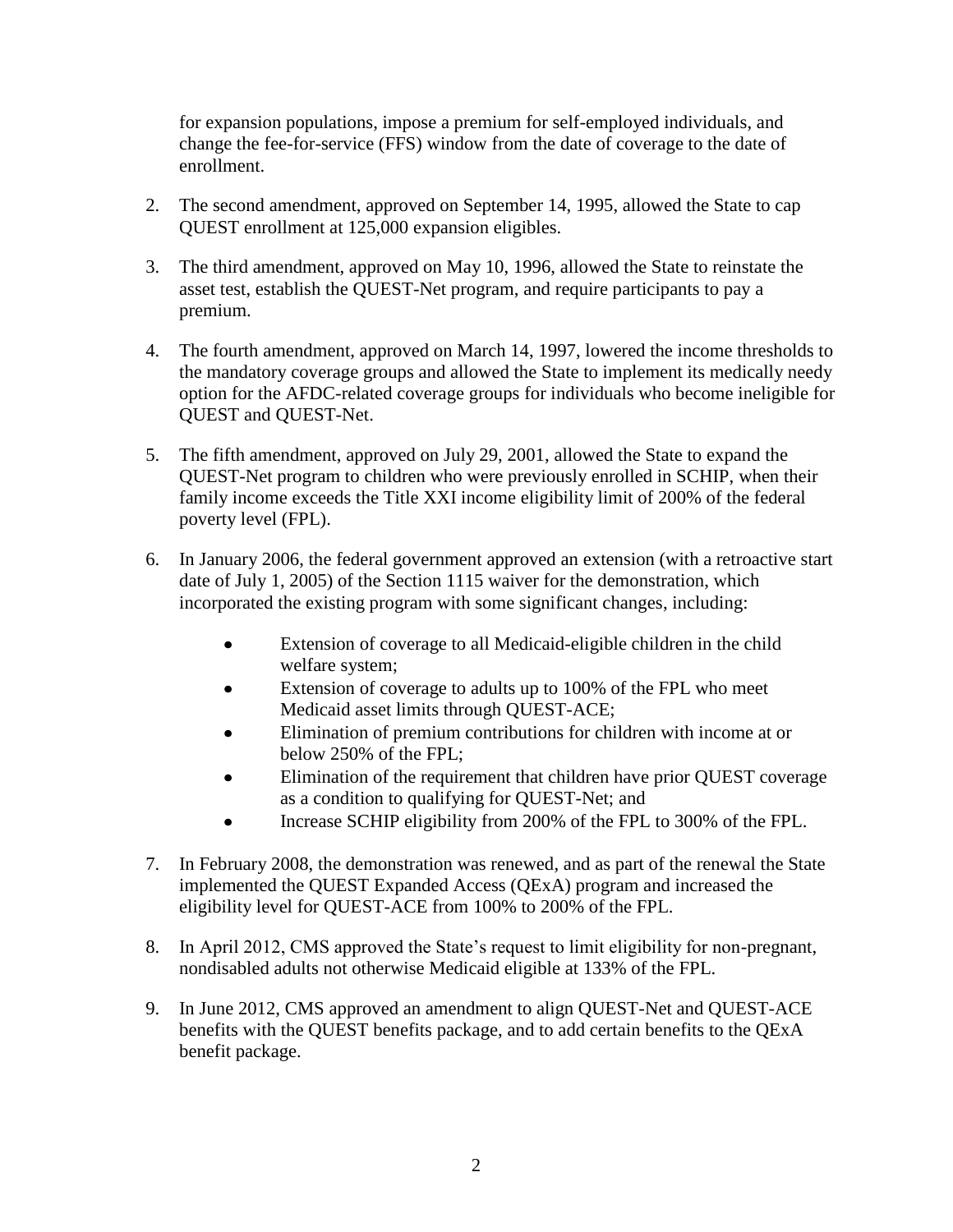- 10. In June 2012, Hawaii requested an extension of the demonstration, under the same terms and conditions as were in effect at the time.
- 11. In December 2012, the State submitted an amendment to expand coverage to certain former foster children in advance of 2014, when that group becomes Medicaid eligible under changes in ACA.

#### **B. Overview of QUEST Expanded Today**

<span id="page-6-0"></span>Today, QUEST Expanded includes four main programs: QUEST, QUEST-Net, QUEST-ACE, and QExA.

QUEST Expanded delivers most benefits through capitated managed care. The State does, however, utilize FFS for long-term supports and services for individuals with developmental or intellectual disabilities, applicants eligible for retroactive coverage only, medically needy non-ABD individuals, and medical services under the State of Hawaii Organ and Tissue Transplant (SHOTT) program, as well as for certain other benefits described in Section VI of this application.

Currently, Hawaii residents may become eligible for QUEST Expanded through one of its four programs. QUEST covers families with dependent children up to 300% of the FPL for children and up to 100% for adults; pregnant women with family income up to 185% of the FPL; adults who are Temporary Assistance for Needy Families (TANF) cash recipients but are otherwise not eligible for Medicaid; low-income adults covered under Section 1931 of the Social Security Act; individuals qualifying for transitional medical assistance under Section 1925 of the Social Security Act; participants in the State General Assistance Program; and childless adults with income up to 100% of the FPL subject to an eligibility cap. QUEST-Net covers adults not eligible for QUEST with income up to 133% of the FPL who were previously enrolled in QUEST, QExA or Medicaid FFS. QUEST-ACE covers adults not eligible for QUEST with income up to 133% FPL who have not previously been enrolled in QUEST, QExA, or Medicaid FFS. QExA covers various groups within the ABD population, including institutionalized individuals who meet the eligibility requirements in the State plan; non-institutionalized individuals would meet the State plan eligibility requirements if they were living in an institution; ABD individuals who meet the SSI standards; and medically needy ABD individuals who meet the medically needy household income standards using SSI methodology.

QUEST Expanded currently offers two packages of benefits:

- 1. Individuals enrolled in QUEST, QUEST-Net, or QUEST-ACE receive State plan benefits.
- 2. Individuals enrolled in QExA receive State plan benefits and waiver HCBS.

During the last demonstration waiver period, February 1, 2008 through June 30, 2013, QUEST Expanded successfully implemented managed care for its ABD population with increased service coordination, and the Medicaid program rebalanced its long-term care services with a significant increase in the receipt of HCBS. In addition, to align with implementation of ACA, Hawaii increased benefits in the QUEST-ACE and QUEST-Net programs to be the same as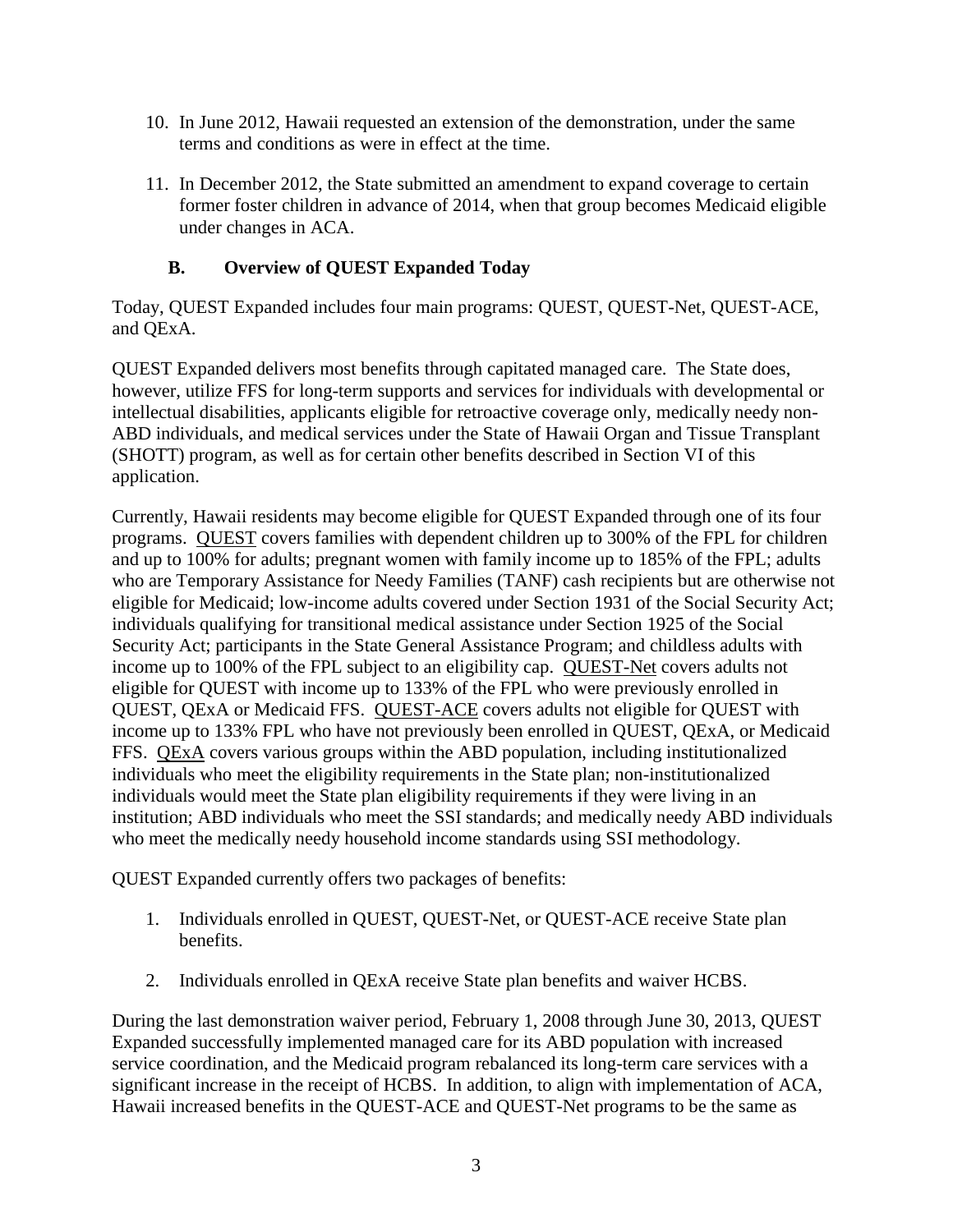benefits covered in the QUEST program, reduced income eligibility for the expansion programs QUEST-ACE and QUEST-Net to 133% of the FPL, and sought expanded eligibility for former foster youth.

#### <span id="page-7-0"></span>**C. QUEST Expanded Evaluation Report, Summaries of EQRO Reports, MCO and State Quality Assurance Monitoring, and Other Information About Quality of Care and Access to Care Provided Under the Demonstration**

On September 5, 2012, the State published the interim QUEST Expanded evaluation, which is available for viewing at [http://www.med](http://www.med-quest.us/PDFs/CMS%20Reports/Interim%20Evaluation%20Report%20DYE%2020120630-%20FINAL.pdf)[quest.us/PDFs/CMS%20Reports/Interim%20Evaluation%20Report%20DYE%2020120630-](http://www.med-quest.us/PDFs/CMS%20Reports/Interim%20Evaluation%20Report%20DYE%2020120630-%20FINAL.pdf) [%20FINAL.pdf.](http://www.med-quest.us/PDFs/CMS%20Reports/Interim%20Evaluation%20Report%20DYE%2020120630-%20FINAL.pdf)

The State contracted with Health Services Advisory Group, Inc. (HSAG) as its external quality review organization (EQRO). In 2012, HSAG performed the three federally mandated activities as set forth in 42 C.F.R. § 438.358, and one optional activity (a survey of adult members using the Consumer Assessment of Healthcare Providers and Systems (CAHPS®)). Other quality assurance activities undertaken during the demonstration period included: finalizing a new Quality Strategy in compliance with 42 C.F.R. § 438.202; implementing CMS's Quality Framework for HCBS; and compiling data for the CMS-Form 416 - Annual EPSDT Participation Report.

Information about the 2012 External Quality Review Report for the QUEST and QExA Health Plans, as well as the State's other quality assurance monitoring information, is provided in Attachment A, "Summaries of EQRO Reports and Quality Assurance Monitoring, and Other Information and Documentation Regarding Quality of and Access to Care." The QUEST Expanded evaluation, the Quality Strategy, and the CMS-Form 416s are attached as Attachment B, Attachment C, and Attachment D, respectively.

# <span id="page-7-1"></span>**III. Program Description - QUEST Integration**

# **A. QUEST Integration Summary and Objectives**

<span id="page-7-2"></span>Hawaii seeks a five-year renewal of its Section 1115 demonstration waiver for the period January 1, 2014 through December 31, 2018. The waiver will continue to operate statewide. However, Hawaii would be amenable to implementing all the changes in this renewal application effective October 1, 2013, when it will be required to begin accepting new applications under ACA.

This renewal seeks to integrate the demonstration's programs and benefits within the context of ACA alignment under QUEST Integration. QUEST-ACE and QUEST-Net will no longer be needed as the populations previously served in these expansion programs become eligible under the State plan as part of the mandatory ACA adult group or the aging out Former Foster Children group. Where required by ACA, the demonstration will employ the modified adjusted gross income (MAGI) methodology to determine eligibility, and it will incorporate the eligibility and other changes made by ACA. Hawaii intends to integrate its health plan contracting in its next procurement to facilitate care along the continuum, which would effectively combine QUEST and QExA, and it will pursue integrating care for its "dual eligible" enrollees. Lastly, QUEST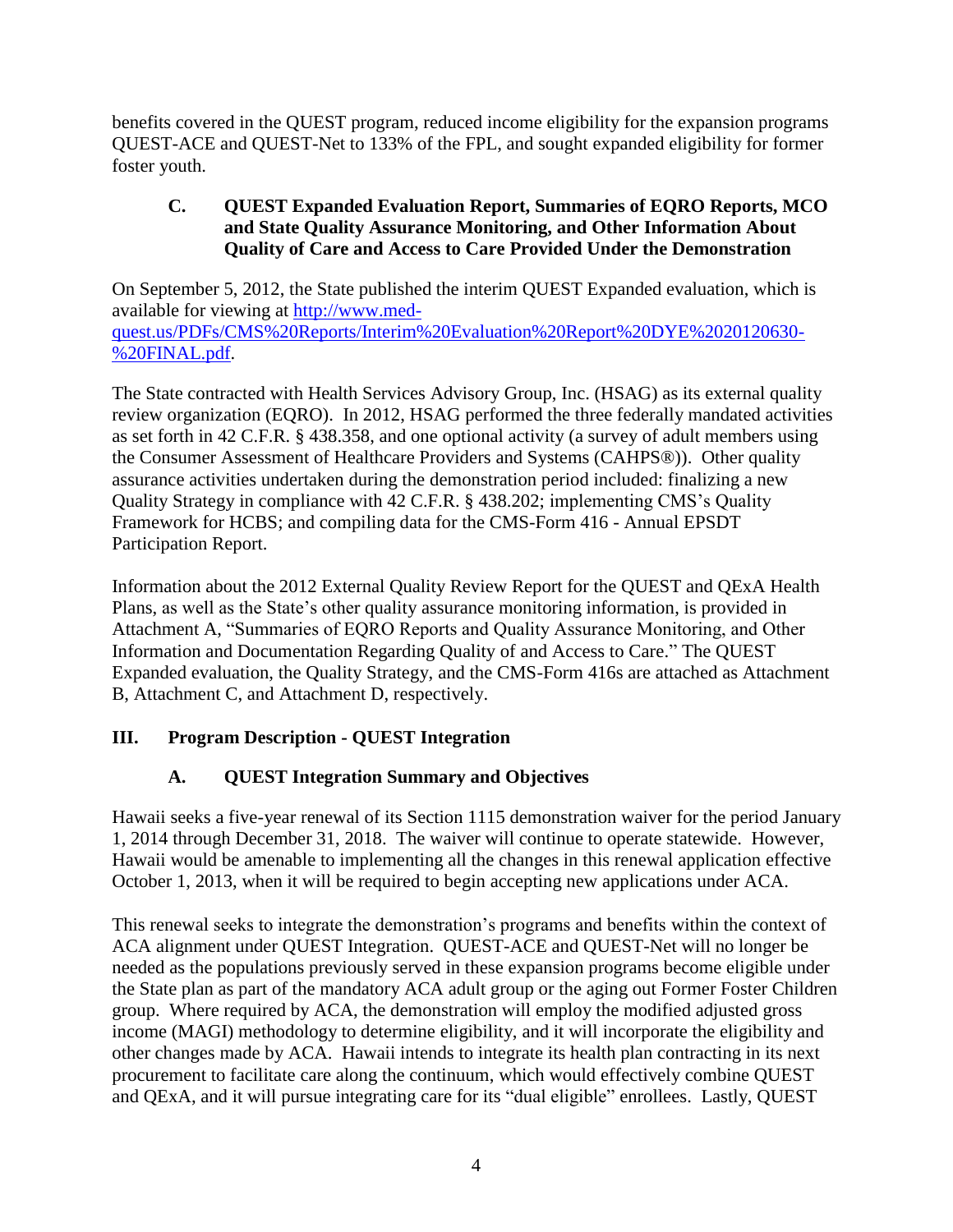Integration will offer new behavioral health services, including a set of HCBS for individuals who are assessed to be "at risk" of deteriorating to the institutional level of care and certain other benefits.

The goals of QUEST Integration will be to:

- Improve the health care status of the member population.
- Minimize administrative burdens, streamline access to care for enrollees with changing health status, and improve health outcomes by integrating the demonstration's programs and benefits.
- Align the demonstration with ACA.
- Improve care coordination by establishing a "provider home" for members through the use of assigned primary care providers (PCP).
- Expand access to HCBS and allow individuals to have a choice between institutional services and HCBS.
- Maintain a managed care delivery system that assures access to high-quality, costeffective care that is provided, whenever possible, in the members' community, for all covered populations.
- Establish contractual accountability among the contracted health plans and health care providers.
- Continue the predictable and slower rate of expenditure growth associated with managed care.
- Expand and strengthen a sense of member responsibility and promote independence and choice among members that leads to more appropriate utilization of the health care system.

## <span id="page-8-0"></span>**B. Renewal Initiatives - Description of Changes from Existing Demonstration and Goals of those Changes**

# **1. Integrate QUEST Programs and Streamline Eligibility**

<span id="page-8-1"></span>QUEST Integration will consolidate the current programs and provide all beneficiaries enrolled under the demonstration with access to a single benefit package, of which access to certain services will be based on clinical criteria and medical necessity. As part of this integration, the State will also eliminate all program eligibility caps.

Integrating the current programs will ease administrative burdens, streamline the enrollment process, and facilitate access to care for enrollees with changing health status. It will also allow QI's eligibility groups to more closely parallel the simplified Medicaid eligibility structure effective January 1, 2014.

# **2. Utilize Capitated Managed Care to Deliver High-Quality, Cost-Effective Care**

<span id="page-8-2"></span>Since 1994, the foundation of the QUEST programs has been a capitated managed care system. Over the history of the QUEST and QUEST Expanded demonstrations, the State has found that capitated managed care leads to a more predictable and slower rate of expenditure growth,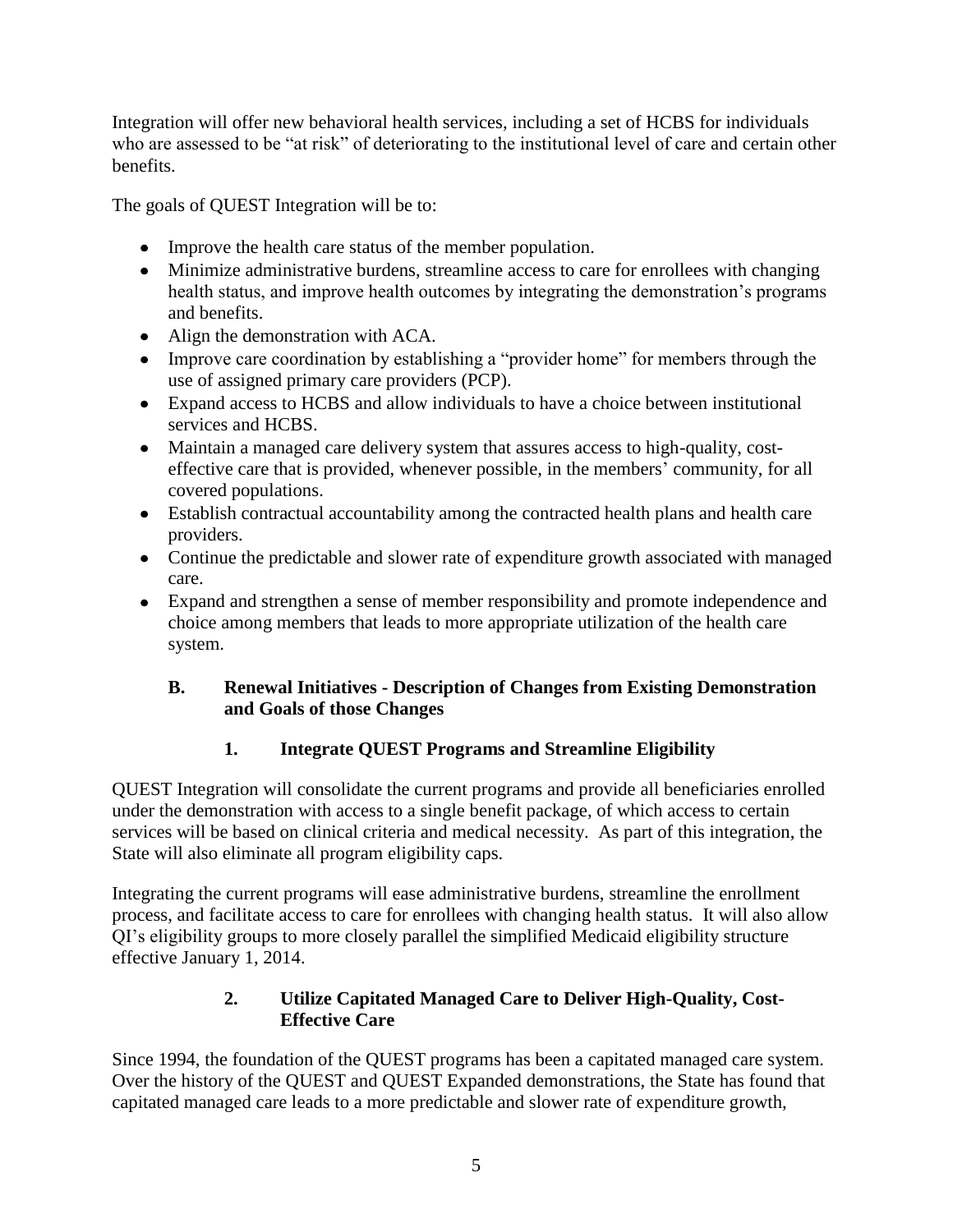thereby allowing the State to make the most efficient use of taxpayer dollars and provide highquality care to the maximum number of individuals.

The State plans to continue to provide most benefits through capitated managed care and mandate managed care enrollment for most beneficiaries, which will require waiver authority. The State will use a FFS system for long-term care services for individuals with developmental or intellectual disabilities, applicants eligible for retroactive coverage only, medically needy non-ABD individuals, and medical services under the SHOTT program, among other services.

# **3. Health Plan Enrollment and Selection**

<span id="page-9-0"></span>In an effort to balance beneficiary choice with service coordination and continuity, QI will include some changes to the enrollment and health plan selection process.

Eligible individuals will choose from among participating QI health plans. This choice will be available to any individual who receives a choice notification. If an eligible individual does not make a selection at the time of eligibility notification, the individual will be automatically assigned to a health plan that operates on the island of residence. If auto-assigned to a health plan, the individual will have 15 calendar days from the date of auto-assignment to select a new health plan.

All individuals will have a single 60-day period from their initial enrollment action to change their health plan. That is, an individual who chooses a health plan either at the time of eligibility notification or during the 15-day choice period, or switches health plans during the annual open enrollment, will have an additional 60-day period from the enrollment action to change plans. Similarly, an individual who is auto-assigned for not selecting a health plan upon eligibility notification and during the 15-day choice period will also have 60 days from the auto-enrollment action to change health plans. An individual enrolled in a health plan who chooses to remain in that plan during the annual open enrollment will not be given a 60-day change period. Individuals will be able to change health plans for cause at any time.

These rules apply to all enrollees, including ABD enrollees. The change period described above will be a reduction from 90 days to 60 days for ABD beneficiaries. However, the State found that very few ABD beneficiaries use such a long period of time. Shortening the period to 60 days should not negatively impact choice for ABD beneficiaries and at the same time expands the change period for non-ABD beneficiaries.

After a beneficiary selects a health plan, he or she will receive a survey or a welcome call from the health plan, which will identify if the beneficiary has any special health needs. A welcome call will be required for those who do not respond to the survey if applicable. If special health needs are identified, the health plan will assign a licensed or qualified professional as the beneficiary's service coordinator and perform a face-to-face assessment. In addition, health plans will still be required to perform a face-to-face assessment on individuals with identified special health care needs, such as those receiving long-term services and supports (LTSS). In the current demonstration, health plans are required to perform face-to-face assessments on initial enrollment for certain populations. Hawaii found that this requirement results in unnecessary assessments of individuals who do not have special health needs, and it is implementing the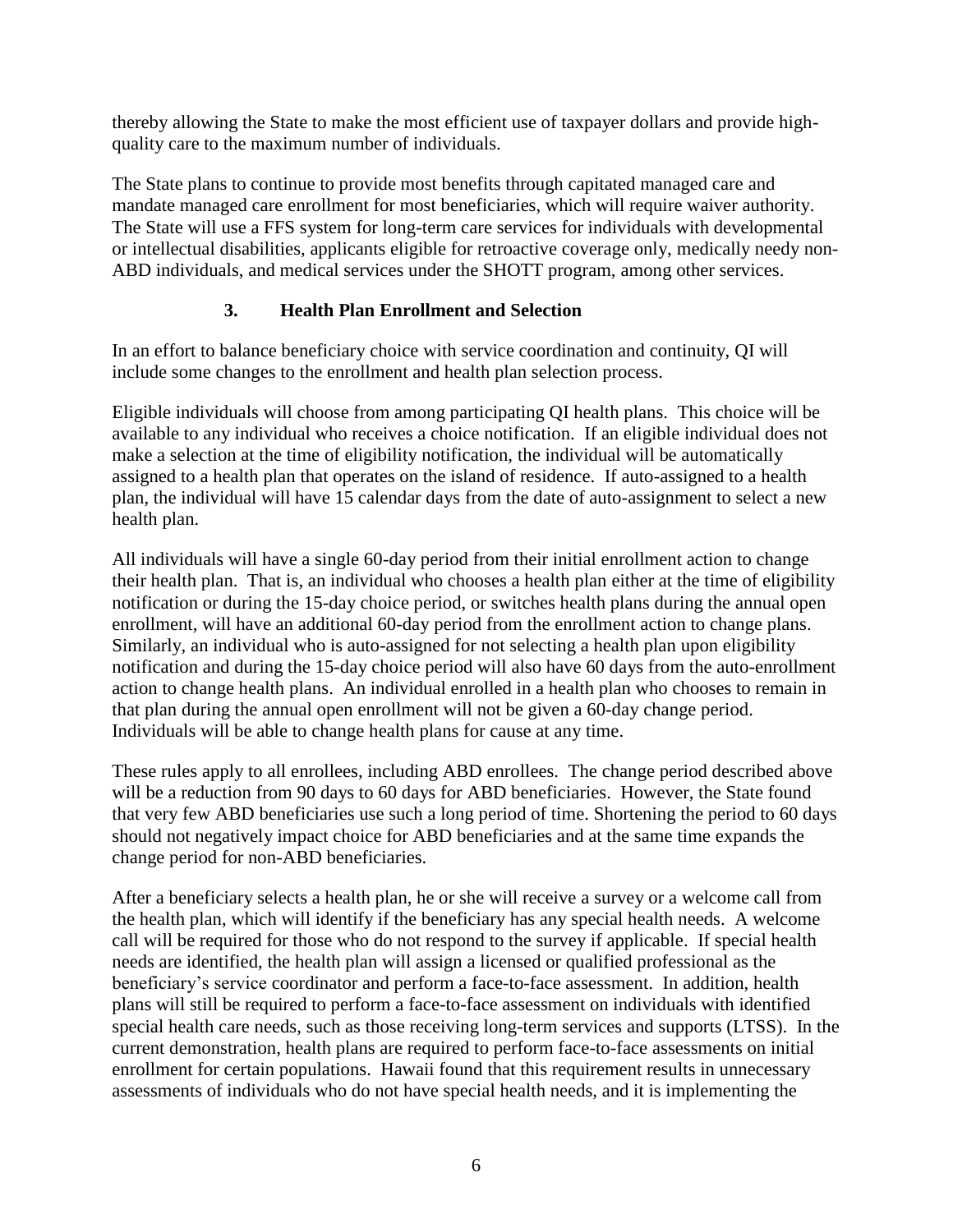survey/welcome call process in an effort to identify enrollees' special health needs more efficiently.

# **4. Encourage Timely Enrollment By Limiting Retroactive Eligibility**

<span id="page-10-0"></span>Hawaii proposes to continue its policy of encouraging timely enrollment in Medicaid through a shortened retroactive eligibility period. Both Hawaii and the federal government have taken significant steps to simplify and streamline the Medicaid eligibility and enrollment process. Retaining a limited retroactive eligibility period will encourage individuals to apply when eligible, will allow them to benefit more quickly from the programs, and will help alleviate the administrative burden on the managed care plans and the State.

The current demonstration limits retroactive eligibility to a five-day period prior to application, except for those beneficiaries requesting LTSS. Hawaii seeks to modify this retroactive eligibility period from five days to ten calendar days, and to deem applicants eligible for any portion of the ten-day period that extends into a month prior to the month for which the individual was determined eligible. Modestly increasing the retroactive eligibility period in this manner will provide additional coverage for individuals, while also continuing to encourage prompt enrollment and reduce potential uncompensated care costs.

For individuals applying for LTSS, Hawaii will continue to provide retroactive eligibility for up to three months. The State believes that there are unique issues implicated for individuals receiving LTSS that warrant continuing the more lenient retroactive eligibility rules.

#### **5. Integrate Benefit Packages, Expand Home and Community-based Services (HCBS), and Offer Needs-Based HCBS to "At Risk" Enrollees**

<span id="page-10-1"></span>The QI demonstration will merge the two benefit packages available under QUEST Expanded into one comprehensive set of benefits available to all demonstration populations. The QI benefit package will include benefits consisting of full State plan benefits and will offer certain additional benefits based on medical necessity and clinical criteria. Structuring the benefits in this manner will help ensure that beneficiaries have access to all the services they need, even when their needs change, and will ease the administrative burden on the State.

The State will continue its robust and successful HCBS program, providing access to a comprehensive package of benefits for individuals who meet institutional level of care and are able and choose to receive care at home or in the community. In addition, the State will continue its efforts to expand access to HCBS by providing a set of HCBS to individuals who are assessed to be at risk of deteriorating to the institutional level of care (the "at risk" population).

The State also intends to offer the following new benefits, subject to clinical criteria and medical necessity:

- Cognitive rehabilitation therapy (either through the demonstration or the State plan).
- Covered substance abuse treatment services provided by a certified (as opposed to licensed) substance abuse counselor.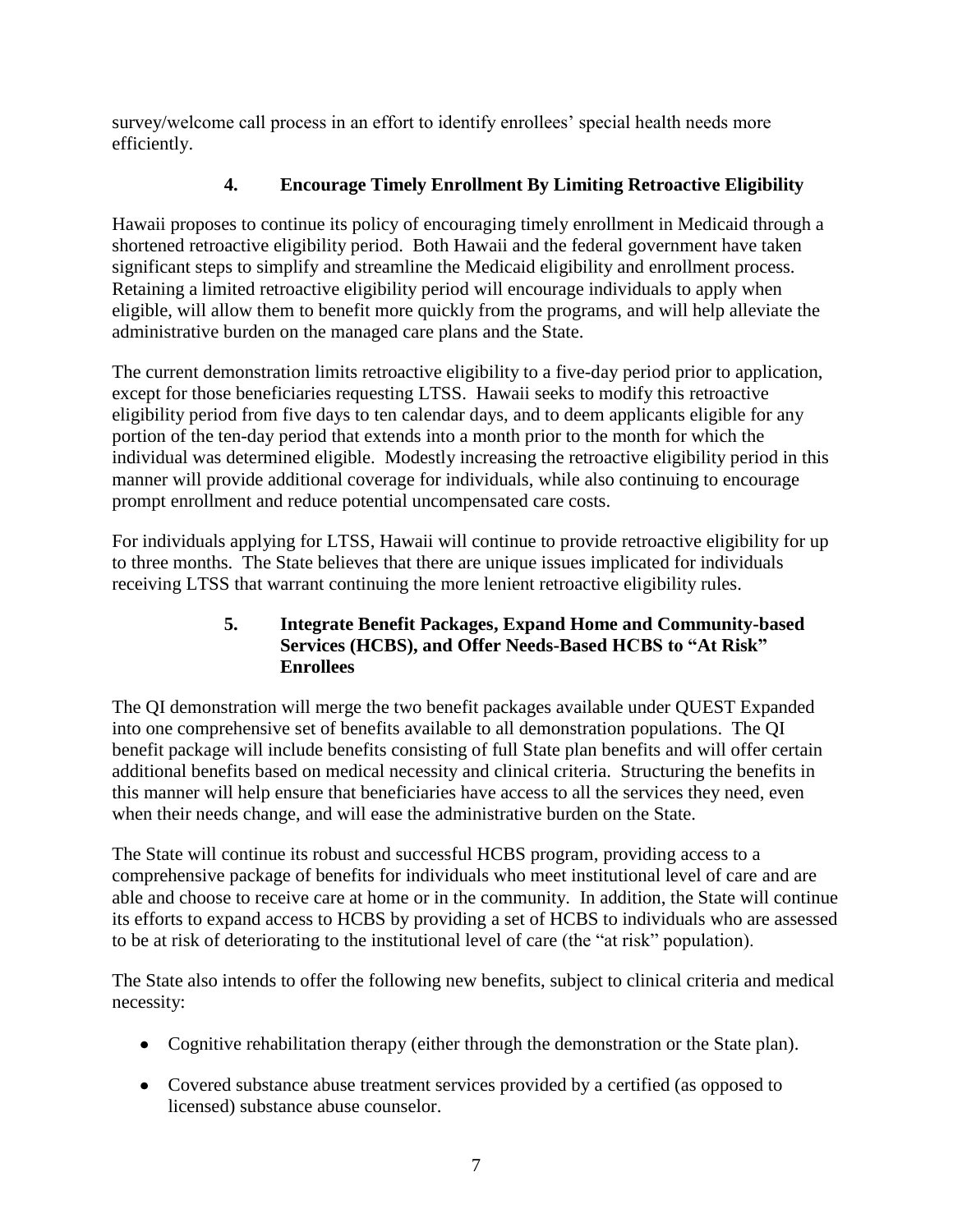Specialized behavioral health services (Clubhouse, Peer Specialist, Representative Payee, Supportive Employment, and Supportive Housing) for qualified individuals with a Serious and Persistent Mental Illness (SPMI), Severe Mental Illness (SMI), or requiring Support for Emotional and Behavioral Development (SEBD).

## **6. Eliminate QUEST-ACE Enrollment Benchmarks for Uncompensated Care Costs**

<span id="page-11-0"></span>Under the current demonstration, Hawaii is entitled to federal participation in uncompensated care costs up to a specified amount subject to meeting certain QUEST-ACE enrollment benchmarks. With the integration of the QUEST programs and the elimination of QUEST-ACE, these benchmarks will no longer be relevant. The State therefore is proposing to delete the benchmark provisions. At the same time, the State is seeking federal participation in the total of actual uncompensated care costs of private and public hospitals (including uncompensated longterm care costs of public hospitals for serving QI enrollees) incurred in any given year, subject to the overall budget neutrality limitation.

## **7. Continue Coverage of Certain Non-Medicaid Beneficiaries**

<span id="page-11-1"></span>With the passage of ACA, Title XIX now authorizes coverage of adults who have long been eligible for medical assistance through QUEST Expanded. Most notably, QUEST Expanded already covers childless adults with income up to and including 133% of the FPL. These adults, covered under what is currently a demonstration group, will be considered to fall into a State plan eligibility category under this Section 1115(a) renewal.

There are still a few groups of individuals Hawaii is requesting waiver or expenditure authority to cover, including individuals who would be eligible under 42 C.F.R. § 435.217 if Hawaii offered its HCBS through a Section 1915(c) waiver, medically needy individuals receiving HCBS through the demonstration, and young adults formerly receiving adoption assistance or kinship guardianship assistance.

# **C. QUEST Integration Hypotheses, Evaluation Plans, and Evaluation Design**

<span id="page-11-2"></span>The State's continuing goal is to ensure that our beneficiaries receive high quality care by providing effective oversight of health plans and contracts to ensure accountable and transparent outcomes. The State has adopted the Institute of Medicine's framework of quality, ensuring care that is safe, effective, efficient, customer-centered, timely, and equitable. An initial set of ambulatory care measures based on this framework was identified. Healthcare Effectiveness Data and Information Set (HEDIS) measures reported by the health plans are reviewed and updated each year. As the State evaluates the demonstration, the Quality Strategy is used as the framework for the evaluation.

Many of the State's quality activities will be completed in partnership with the EQRO. The EQRO will compile and validate HEDIS measures annually, and administer both the Consumer Assessment of Healthcare Providers and Systems (CAHPS) and provider surveys for the State. The State will then analyze these data for the annual components of the demonstration evaluation.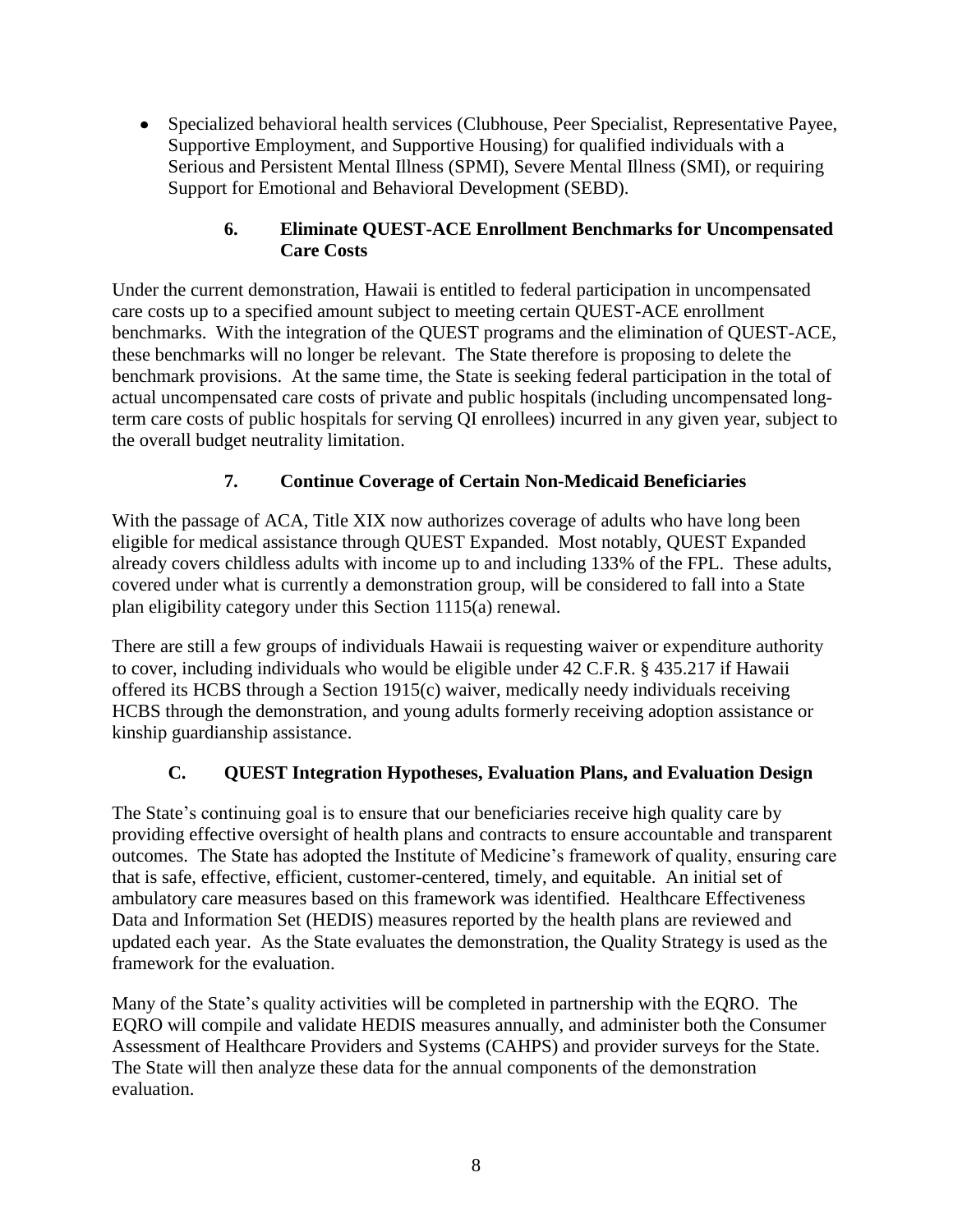Finally, the EQRO will submit an annual report to the State in November of each year, and the State will post this report on our website (www. med-quest.us) under the Managed Care/Consumer Guides section for public awareness.

In QUEST Integration, MQD will continue to work in concert with the EQRO on collection and analysis of information from health plans. For QUEST Integration, the State plans the following evaluation activities:

- 1. CAHPS surveys for children every year and adults every other year
- 2. Provider surveys every other year
- 3. Compliance reviews to assure health plans are complying with 42 C.F.R. Part 438
- 4. Validation of HEDIS data from health plans
- 5. Validation of at least two Performance Improvement Projects annually
- 6. Testing hypotheses related to changes implemented in QUEST Integration

## *Hypotheses*

The State will continue to test two overarching hypotheses about its demonstration:

- Capitated managed care delivers high quality care, while also slowing the rate of health care expenditure growth.
- Capitated managed care provides access to HCBS and facilitates rebalancing of provided long-term care services.

The State will test the following hypotheses about the changes implemented in QUEST Integration:

- Consolidating the current programs decreases administrative burdens for the health plans and the State.
- Consolidating the current programs improves access to appropriate care, such as HCBS, and ensures continuity of care when an enrollee's health status changes.
- Extending HCBS to the "at risk" population will decrease the percentage of at-risk enrollees whose health status deteriorates to the institutional level of care.

The State will measure the outcomes in QUEST Integration based on validated measures. We understand that these goals are ambitious and will be all the more challenging should the denominators for measurement be the combined population of non-ABD and ABD beneficiaries. When comparing health plan performance under this waiver to other Medicaid health plans nationally, applying the measures to comparable populations will be important. The following are the State Quality Improvement Strategy targets:

• Childhood Immunizations (CIS): Increase performance on the state aggregate HEDIS Childhood Immunization (combination 2) measure to meet/exceed the Medicaid 75th percentile.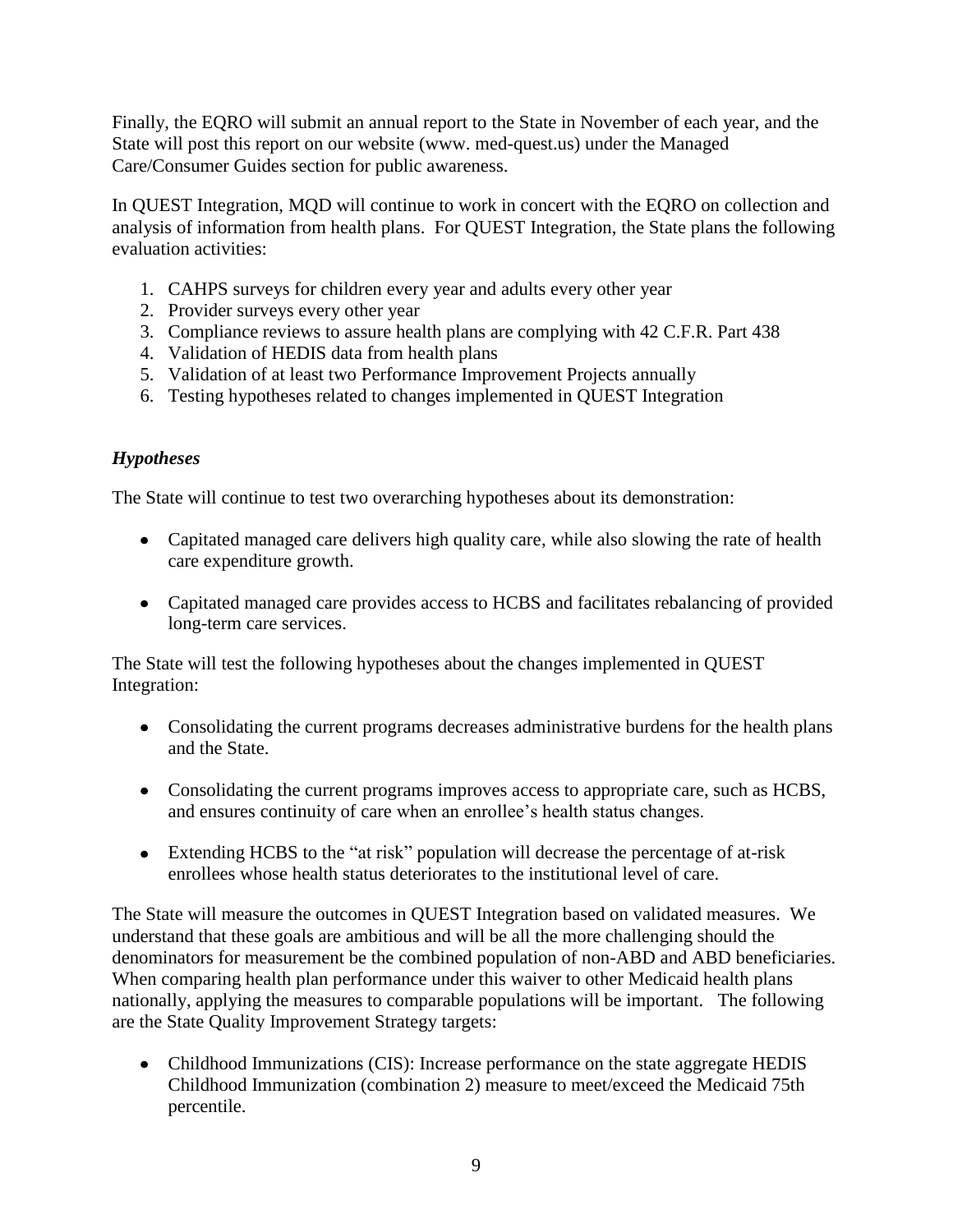- Chlamydia Screening (CHL): Increase performance on the state aggregate HEDIS Chlamydia Screening measure to meet/exceed the Medicaid 75th percentile.
- Breast Cancer Screening (BCS): Increase performance on the state aggregate HEDIS Breast Cancer Screening measure to meet/exceed the Medicaid 75th percentile.
- Comprehensive Diabetes Care (CDC):
	- o Increase performance on the state aggregate HEDIS Diabetes Care Measure for A1c testing to meet/exceed the HEDIS 75th percentile.
	- o Improve performance on the state aggregate HEDIS Diabetes Care Measure for A1c poor control (>9) to meet/fall below the HEDIS 25th percentile.
	- o Increase performance on the state aggregate HEDIS Diabetes Care Measure for A1c control (<7) to meet/exceed below the HEDIS 75th percentile.
	- o Increase performance on the state aggregate HEDIS Diabetes Care Measure for LDL screening to meet/exceed the HEDIS 75th percentile.
	- o Increase performance on the state aggregate HEDIS Diabetes Care Measure for LDL control (<100) to meet/exceed the HEDIS 75th percentile.
	- o Increase performance on the state aggregate HEDIS Diabetes Care Measure for blood pressure control (<140/90) to meet/exceed the HEDIS 75th percentile.
	- o Increase performance on the state aggregate HEDIS Diabetes Care Measure for eye exams to meet/exceed the HEDIS 75th percentile.
- Cholesterol Management in Patients with Cardiovascular Conditions (CMC): Increase performance on the state aggregate HEDIS Cholesterol Screening measure to meet/exceed the HEDIS 75th percentile.
- Controlling High Blood Pressure (CBP): Increase performance on the state aggregate HEDIS Blood Pressure Control (BP<140/90) measure to meet/exceed the HEDIS 75th percentile.
- Use of Appropriate Medications for People with Asthma (ASM): Increase performance on the state aggregate HEDIS Asthma (using correct medications for people with asthma) measure to meet/exceed the HEDIS 75th percentile.
- Emergency Department Visits (AMB): Maintain performance on the state aggregate HEDIS Emergency Department Visits/1000 rate to fall below the HEDIS 10th percentile.
- Plan All-Cause Readmissions: Increase performance on the state aggregate HEDIS to meet/exceed the HEDIS 75th percentile.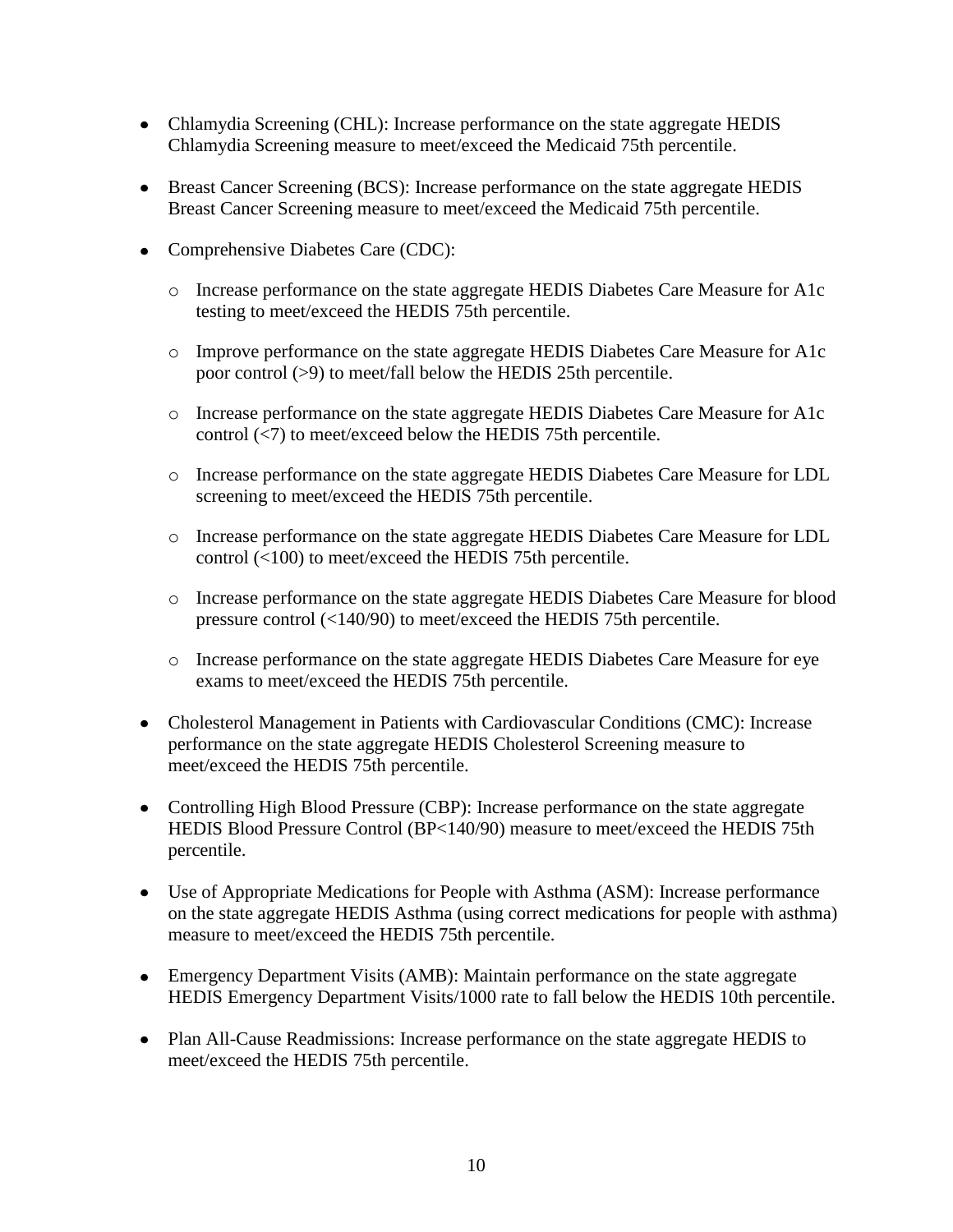- Getting Needed Care: Increase performance on the state aggregate CAHPS measure 'Getting Needed Care' measure to meet/exceed CAHPS Adult Medicaid 75th percentile.
- Rating of Health Plan: Increase performance on the state aggregate CAHPS measure 'Rating of Health Plan' measure to meet/exceed CAHPS Adult Medicaid 75th percentile.
- How well doctors communicate: Increase performance on the state aggregate CAHPS measure 'How well doctors communicate' measure to meet/exceed CAHPS Adult Medicaid 75th percentile.
- Home and Community Based Service (HCBS) beneficiaries: Increase the proportion of clients receiving HCBS to at least 70% of the population receiving long-term supports and services.

#### *Data Collection and Analysis*

The results of the data collection and analysis will be various values for the given period. These results will be displayed in graphical format. For most measures, a longitudinal comparison will be made among the various years for Hawaii's statewide scores. Where applicable, comparison to State Quality Improvement Strategy targets will also be reviewed.

A determination will be made if unexpected or expected factors are influencing the findings. These factors could be internal to DHS, specific to a health plan's operations, or external at a state or national level. Either way, there will be a discussion on how the State believes these factors are exerting influence on the values and the need for and feasibility of interventions to improve health care and health status.

#### <span id="page-14-0"></span>**IV. Demonstration Eligibility**

#### **A. Affected Populations**

<span id="page-14-1"></span>Hawaii plans to cover the following groups in QUEST Integration:

| <b>Mandatory State Plan Groups</b> |                                                                                                     |                                                             |  |  |
|------------------------------------|-----------------------------------------------------------------------------------------------------|-------------------------------------------------------------|--|--|
| <b>Eligibility Group Name</b>      | <b>Social Security Act and Code</b><br>of Federal Regulations<br><b>Citations</b>                   | <b>Income Level and Other</b><br><b>Qualifying Criteria</b> |  |  |
| Parents or caretaker<br>relatives  | § 1902(a)(10)(A)(i)(I), (IV),<br>(V)<br>§ 1931(b), (d)<br>42 C.F.R.§ 435.110 (eff. Jan. 1,<br>2014) | Up to and including 100% FPL                                |  |  |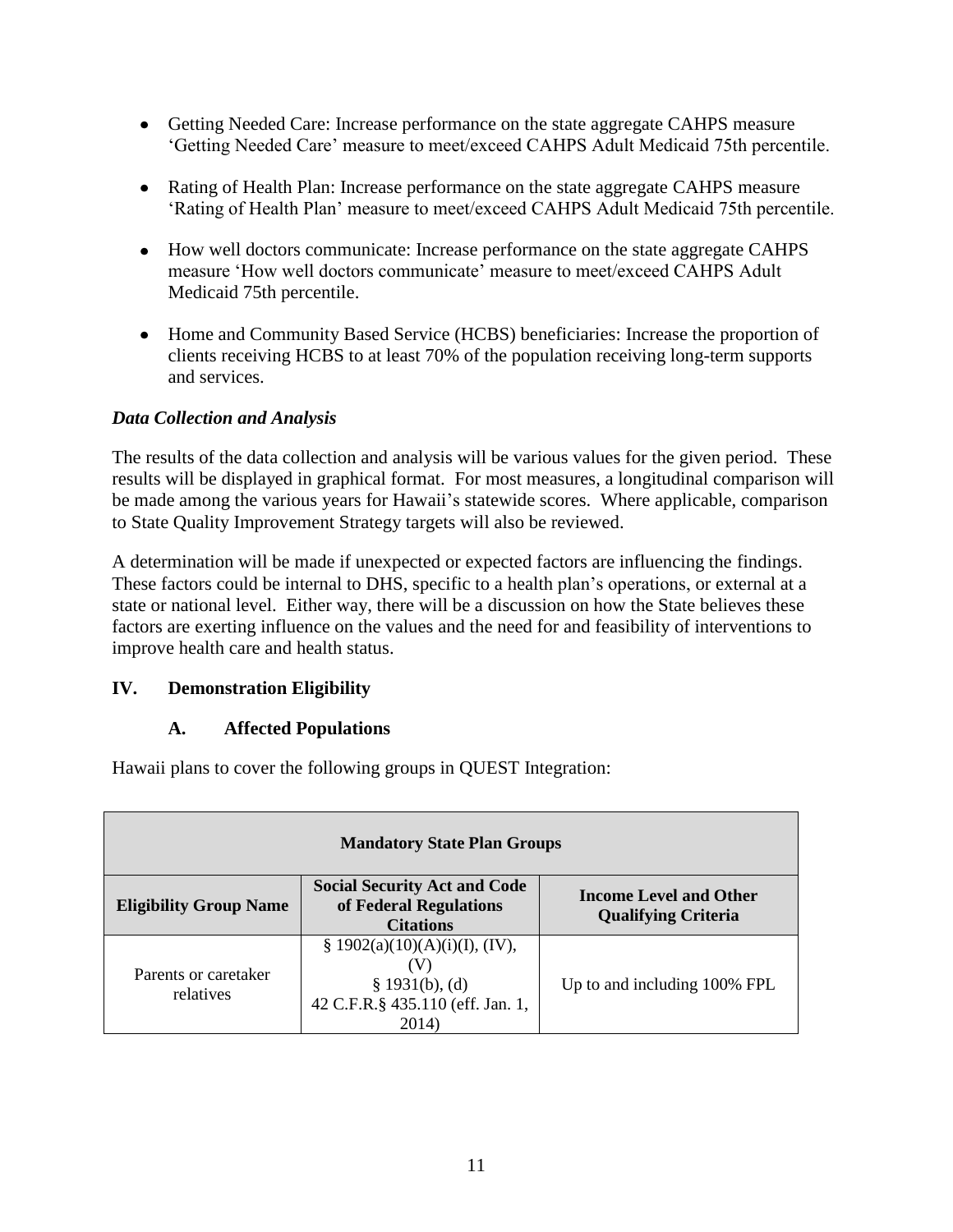| Pregnant Women                                                                                       | $\S$ 1902(a)(10)(A)(i)(III)-(IV)<br>42 C.F.R. § 435.116 (eff. Jan. 1,<br>2014)                            | Up to and including 185% FPL                                                                                                                                                                                                                                                             |  |
|------------------------------------------------------------------------------------------------------|-----------------------------------------------------------------------------------------------------------|------------------------------------------------------------------------------------------------------------------------------------------------------------------------------------------------------------------------------------------------------------------------------------------|--|
| <b>Poverty Related Infants</b>                                                                       | § $1902(a)(10)(A)(i)(IV)$<br>§ $1902(l)(1)(B)$<br>42 C.F.R. § 435.118(c) (eff.<br>Jan. 1, 2014)           | Infants up to age 1, up to and<br>including 185% FPL                                                                                                                                                                                                                                     |  |
| <b>Poverty Related Children</b>                                                                      | $$1902(a)(10)(A)(i)(VI)-(VII)$<br>§ $1902(l)(1)(C)- (D)$<br>42 C.F.R. § 435.118(a) (eff.<br>Jan. 1, 2014) | Children ages 1 through 18, up to<br>and including 133% FPL                                                                                                                                                                                                                              |  |
| <b>ACA Mandatory Adults</b><br>Age 19 Through 64<br>Group                                            | \$1902(a)(10)(A)(i)(VIII)<br>42 C.F.R. § 435.119(b) (eff.<br>Jan. 1, 2014)                                | Up to and including 133% FPL                                                                                                                                                                                                                                                             |  |
| Former Foster Children<br>under age 26                                                               | \$1902(a)(10)(A)(i)(IX)                                                                                   | No income limit                                                                                                                                                                                                                                                                          |  |
| SSI Aged, Blind, or<br>Disabled                                                                      | § 1902(a)(10)(A)(i)(II)(aa), as<br>qualified by Section 1902(f)<br>42 C.F.R. § 435.121                    | SSI-related using SSI payment<br>standard                                                                                                                                                                                                                                                |  |
| Section 1925 Transitional<br>Medicaid, Subject to<br><b>Continued Congressional</b><br>Authorization | \$1925<br>\$1931(c)(2)                                                                                    | Coverage for two six-month<br>periods due to increased earnings,<br>or for four months due to receipt of<br>child support, that would otherwise<br>make the individual ineligible<br>under Section 1931<br>- In the second six-month period,<br>family income may not exceed<br>185% FPL |  |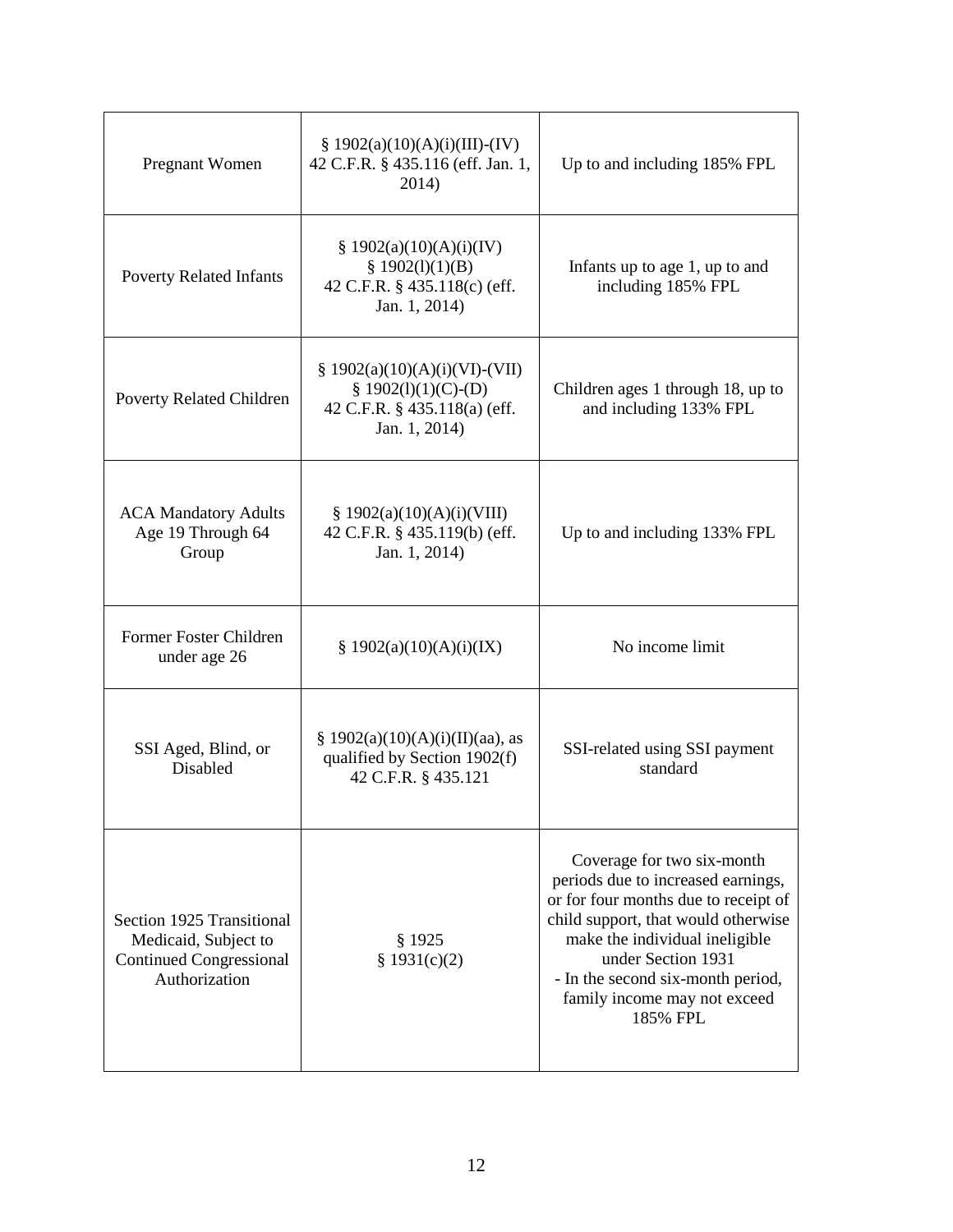| <b>Optional State Plan Groups</b>                                                        |                                                                                                                                                                                                                                            |                                                                                                               |  |  |
|------------------------------------------------------------------------------------------|--------------------------------------------------------------------------------------------------------------------------------------------------------------------------------------------------------------------------------------------|---------------------------------------------------------------------------------------------------------------|--|--|
| <b>Eligibility Group Name</b>                                                            | <b>Social Security Act and Code</b><br>of Federal Regulations<br><b>Citations</b>                                                                                                                                                          | <b>Income Level and Other</b><br><b>Qualifying Criteria</b>                                                   |  |  |
| Aged or Disabled                                                                         | \$1902(a)(10)(ii)(X)<br>\$1902(m)<br>42 C.F.R. § 435.230(c)(vi)                                                                                                                                                                            | SSI-related net income up to and<br>including 100% FPL                                                        |  |  |
| <b>Independent Foster Care</b><br>Adolescents (Age 19 and<br>20)                         | § 1902(a)(10)(A)(ii)(XVII)<br>\$1905(w)                                                                                                                                                                                                    | No income limit                                                                                               |  |  |
| Optional targeted low-<br>income children                                                | \$1902(a)(10)(A)(ii)(XIV)<br><b>Title XXI</b><br>42 C.F.R. § 435.229                                                                                                                                                                       | Up to and including 300% FPL<br>including for children for whom<br>the State is claiming Title XXI<br>funding |  |  |
| <b>Certain Women Needing</b><br><b>Treatment for Breast or</b><br><b>Cervical Cancer</b> | § 1902(a)(10)(A)(ii)(XVIII)<br>\$1902(aa)                                                                                                                                                                                                  | No income limit; must have been<br>detected through NBCCEDP and<br>not have creditable coverage               |  |  |
| Medically Needy Non-<br>Aged, Blind, or Disabled<br><b>Children and Adults</b>           | § $1902(a)(10)(C)$<br>42 C.F.R. § 435.301(b)(1)<br>42 C.F.R. § 435.308<br>42 C.F.R. § 435.310                                                                                                                                              | Up to and including 300% FPL, if<br>spend down to medically needy<br>income standard for household<br>size    |  |  |
| Medically Needy Aged,<br>Blind, or Disabled<br><b>Children</b> and Adults                | \$1902(a)(10)(C)<br>42 C.F.R. §§ 435.320, 435.322,<br>435.324, 435.330                                                                                                                                                                     | Medically needy income standard<br>for household size using SSI<br>methodology                                |  |  |
| <b>Expansion Population</b>                                                              |                                                                                                                                                                                                                                            |                                                                                                               |  |  |
| <b>Eligibility Group Name</b>                                                            |                                                                                                                                                                                                                                            | <b>Federal Poverty Level and/or Other Qualifying</b>                                                          |  |  |
| Parents or caretaker<br>relatives with an 18-year-<br>old dependent child                | Parents or caretaker relatives who (i) are living with an 18-year-old<br>who would be a dependent child but for the fact that s/he has reached<br>the age of 18 and (ii) would be eligible if the 18-year-old was under<br>18 years of age |                                                                                                               |  |  |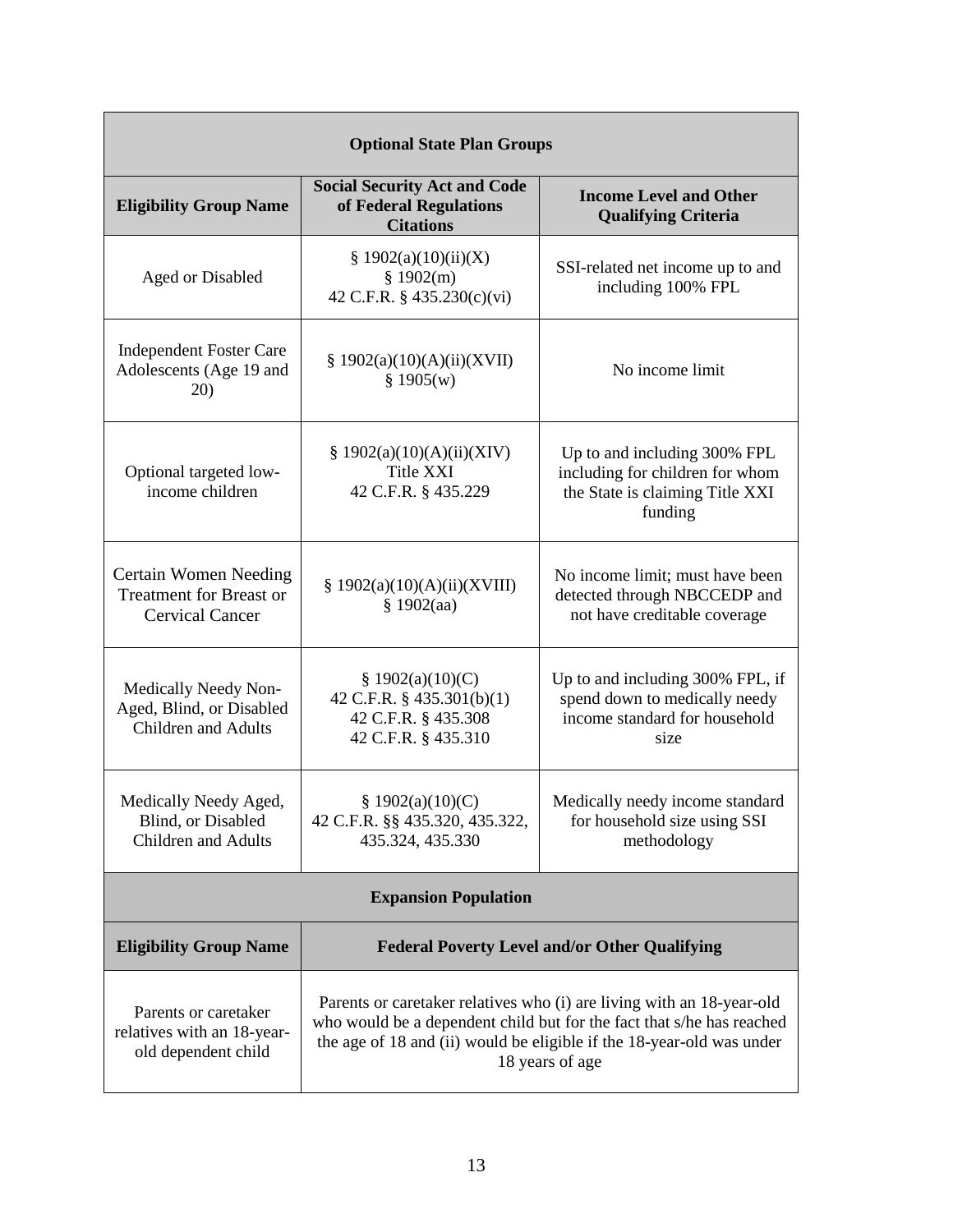| Individuals in the 42<br>C.F.R. § 435.217 group<br>receiving HCBS                                                                       | Income up to and including 100% FPL using the institutional income<br>rules                                                                                                                                                                                                                                                                                                                      |  |
|-----------------------------------------------------------------------------------------------------------------------------------------|--------------------------------------------------------------------------------------------------------------------------------------------------------------------------------------------------------------------------------------------------------------------------------------------------------------------------------------------------------------------------------------------------|--|
| Medically needy<br>individuals receiving<br><b>HCBS</b>                                                                                 | Receiving HCBS and meet medically needy income standard using<br>institutional rules for income, assets, and post-eligibility treatment of<br>income                                                                                                                                                                                                                                             |  |
| Medically needy ABD<br>individuals whose spend-<br>down exceeds the plans'<br>capitation payment                                        | Medically needy ABD individuals whose spend-down liability is<br>expected to exceed the health plans' monthly capitation payment                                                                                                                                                                                                                                                                 |  |
| Individuals Age 19 and<br>20 with Adoption<br>Assistance, Foster Care<br>Maintenance Payments,<br>or Kinship Guardianship<br>Assistance | No income limit                                                                                                                                                                                                                                                                                                                                                                                  |  |
| <b>Individuals Formerly</b><br>Receiving Adoption<br>Assistance or Kinship<br>Guardianship Assistance                                   | Younger than 26 years old; aged out of adoption assistance program<br>or kinship guardianship assistance program (either Title IV-E<br>assistance or non-Title IV-E assistance); not eligible under any other<br>eligibility group, or would be eligible under a different eligibility<br>group but for income; were enrolled in the state plan or waiver while<br>receiving assistance payments |  |

#### <span id="page-17-0"></span>**B. Methodologies for Determining Eligibility, Changes In Eligibility Procedures, And Transition To New Methodologies And Standards**

QUEST Integration will utilize MAGI to the extent required by applicable law and regulations, which will include not having an asset test. Other than the use of MAGI methodology, there will be no changes in eligibility methodology. Eligibility for the ABD groups will continue to be determined using current income and resource methodologies.

Effective January 1, 2014, MAGI will be applied to new non-ABD applicants and annual eligibility re-determinations (no Medicaid child enrolled on January 1, 2014 will lose his or her eligibility prior to March 31, 2014 because of the implementation of MAGI).

Because QUEST Expanded currently provides coverage to individuals up to and including 133% FPL, Hawaii does not expect a difficult transition to cover the newly Medicaid-eligible adult population as of January 1, 2014.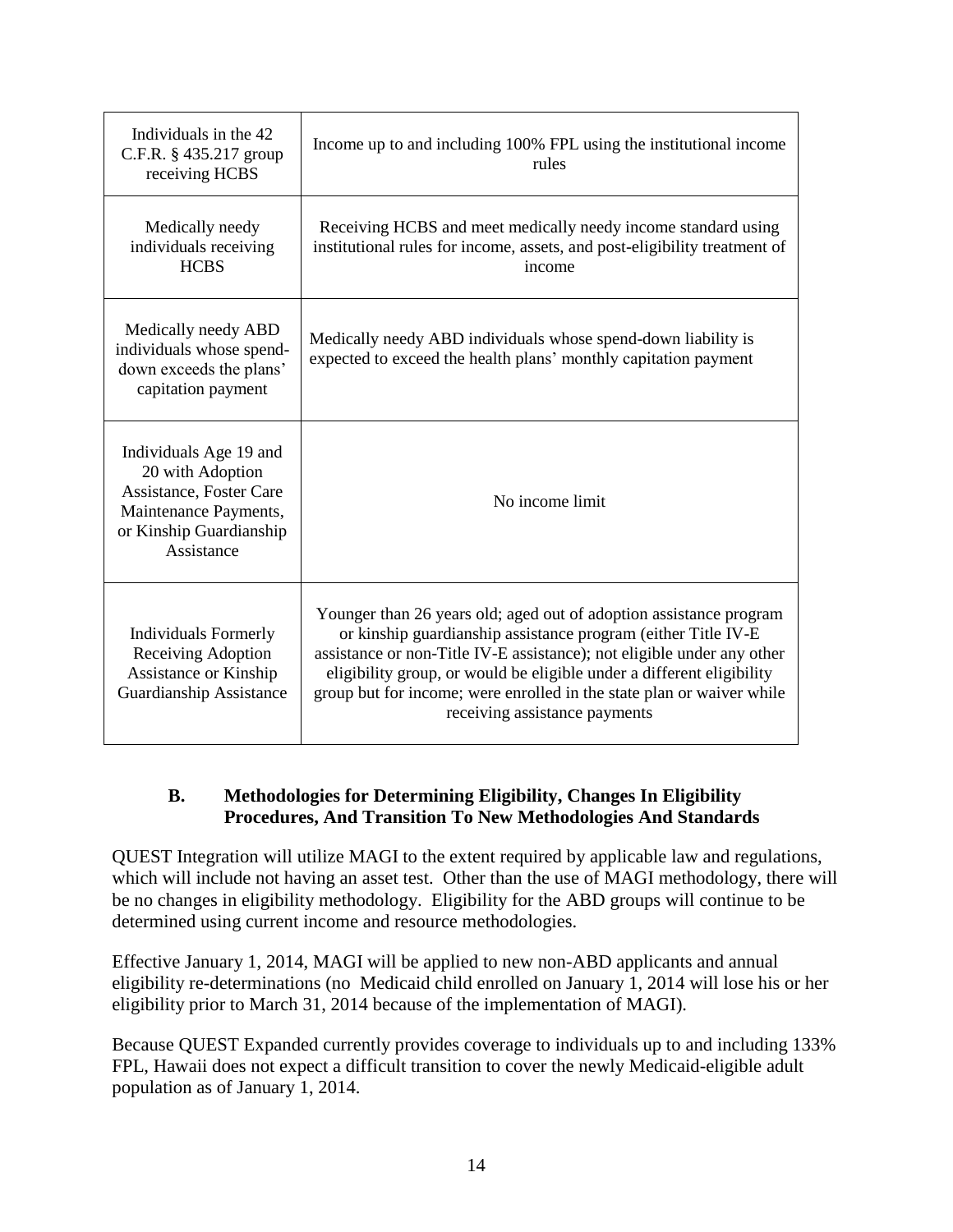# **C. Eligibility and Enrollment Limits**

<span id="page-18-0"></span>There will be no eligibility limits for QUEST Integration. However, there may be health plan enrollment limits. The State seeks to retain its authority to impose enrollment limits on health plans and to allow health plans to have enrollment limits subject to State approval, provided that at least two health plans operating on an island do not have an enrollment limit.

# **D. Projected Eligibility**

<span id="page-18-1"></span>From July 1, 2011 to June 30, 2012, there was an average of 236,964 individuals enrolled in the current demonstration (and covered in part by a federal match). During the five-year renewal period, the annual increase in enrollment is expected to be 3% per year for non-ABD recipients and 1.2% for ABD recipients, or approximately 6,317 recipients per year for the existing population. In addition, 24,000 recipients may become eligible under the new ACA eligibility guidelines.

# **E. Post-Eligibility Treatment of Income**

<span id="page-18-2"></span>There will be no changes in the demonstration's treatment of post-eligibility income. All individuals receiving nursing facility services will be subject to the post-eligibility treatment of income rules set forth in Section 1924 and 42 C.F.R. § 435.733. The application of beneficiary income to the cost of care will be made to the nursing facility. Individuals receiving HCBS will be subject to the post-eligibility treatment of income rules set forth in Section 1924 of the Social Security Act and 42 C.F.R. § 435.735, if they are medically needy or individuals who would be eligible for Medicaid if institutionalized as set forth in 42 C.F.R § 435.217.

## <span id="page-18-4"></span><span id="page-18-3"></span>**V. Demonstration Benefits and Cost Sharing Requirements**

# **A. QUEST Integration Benefits**

Under QUEST Integration, Hawaii will combine the two benefit packages available under the current demonstration into one comprehensive set of benefits available to all demonstration populations. Instead of offering different benefit packages to different eligibility groups, Hawaii will offer one primary and acute care services package consisting of full State plan benefits to all demonstration populations, with certain additional benefits available based on clinical criteria and medical necessity. This benefit structure will be easier for beneficiaries to navigate, better equipped to serve patients with changing needs, and less burdensome for the State to administer.

Individuals who meet institutional level of care ("1147 certified") will have access to a wide variety of LTSS, including specialized case management, home maintenance, personal assistance, adult day health, respite care, and adult day care, among others. Moreover, Hawaii will provide HCBS to certain individuals who are assessed to be at risk of deteriorating to institutional level of care, in order to prevent a decline in health status and maintain individuals safely in their homes and communities. These individuals (the "at risk" population) will have access to a set of HCBS that includes personal assistance, adult day care, adult day health, home delivered meals, personal emergency response system (PERS) and skilled nursing, subject to limits on the number of hours of HCBS or the budget for such services.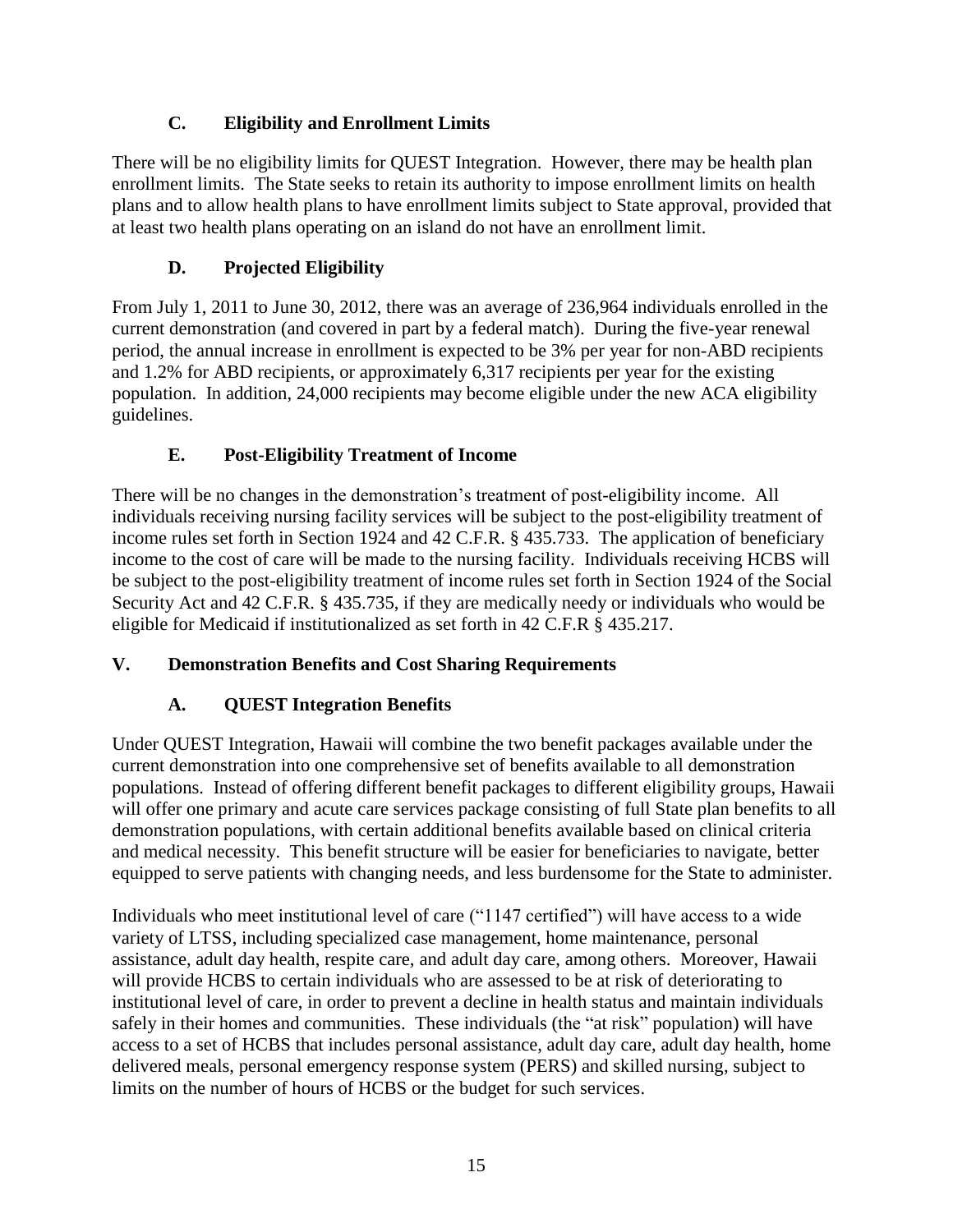Hawaii also plans to include in the QUEST Integration benefit package the following new benefits, subject to clinical criteria and medical necessity:

- Cognitive rehabilitation therapy (either through the demonstration or the State plan).
- Covered substance abuse treatment services provided by a certified (as opposed to licensed) substance abuse counselor.
- Specialized behavioral health services (Clubhouse, Peer Specialist, Representative Payee, Supportive Employment, and Supportive Housing) for qualified individuals with an SPMI, SMI, or SEBD (either through the demonstration or the state plan).

The following chart specifies the benefit package that all QI eligibility groups will receive:

| <b>Benchmark Benefit Plan</b>                     |                                                                                                                                                                                                                                                                              |  |  |
|---------------------------------------------------|------------------------------------------------------------------------------------------------------------------------------------------------------------------------------------------------------------------------------------------------------------------------------|--|--|
| <b>Full State Plan Benefits</b>                   |                                                                                                                                                                                                                                                                              |  |  |
| <b>Additional Benefits Based on Level of Need</b> |                                                                                                                                                                                                                                                                              |  |  |
| <b>Level of Need</b>                              | <b>Benefits</b>                                                                                                                                                                                                                                                              |  |  |
| If medically necessary                            | Cognitive rehabilitation therapy (either through 1115 or<br>$\bullet$<br>State plan)<br>Covered substance abuse treatment services provided by a<br>٠<br>certified substance abuse counselor                                                                                 |  |  |
|                                                   | Specialized behavioral health services (Clubhouse, Peer<br>$\bullet$<br>Specialist, Representative Payee, Supportive Employment,<br>and Supportive Housing) for qualified individuals with an<br>SPMI, SMI, or SEBD (either through the demonstration or<br>the State plan). |  |  |
| Individuals who are assessed to be at             | HCBS:                                                                                                                                                                                                                                                                        |  |  |
| risk of deteriorating to institutional            | Personal assistance<br>$\bullet$                                                                                                                                                                                                                                             |  |  |
| level of care ("at risk" population)              | Adult day care<br>$\bullet$                                                                                                                                                                                                                                                  |  |  |
|                                                   | Adult day health<br>$\bullet$                                                                                                                                                                                                                                                |  |  |
|                                                   | Home delivered meals<br>$\bullet$                                                                                                                                                                                                                                            |  |  |
|                                                   | Personal emergency response system (PERS)<br>$\bullet$<br>Skilled nursing<br>$\bullet$                                                                                                                                                                                       |  |  |
|                                                   |                                                                                                                                                                                                                                                                              |  |  |
| Individuals who meet institutional                | HCBS:                                                                                                                                                                                                                                                                        |  |  |
| level of care ("1147 certified")                  | Adult day care<br>$\bullet$                                                                                                                                                                                                                                                  |  |  |
|                                                   | Adult day health<br>$\bullet$                                                                                                                                                                                                                                                |  |  |
|                                                   | Assisted living facility<br>$\bullet$                                                                                                                                                                                                                                        |  |  |
|                                                   | Community care foster family homes<br>$\bullet$                                                                                                                                                                                                                              |  |  |
|                                                   | Counseling and training<br>$\bullet$                                                                                                                                                                                                                                         |  |  |
|                                                   | Environmental accessibility adaptations<br>$\bullet$                                                                                                                                                                                                                         |  |  |
|                                                   | Home delivered meals<br>$\bullet$                                                                                                                                                                                                                                            |  |  |
|                                                   | Home maintenance                                                                                                                                                                                                                                                             |  |  |
|                                                   | Moving assistance<br>٠                                                                                                                                                                                                                                                       |  |  |

# **QUEST Integration Benefit Package Chart**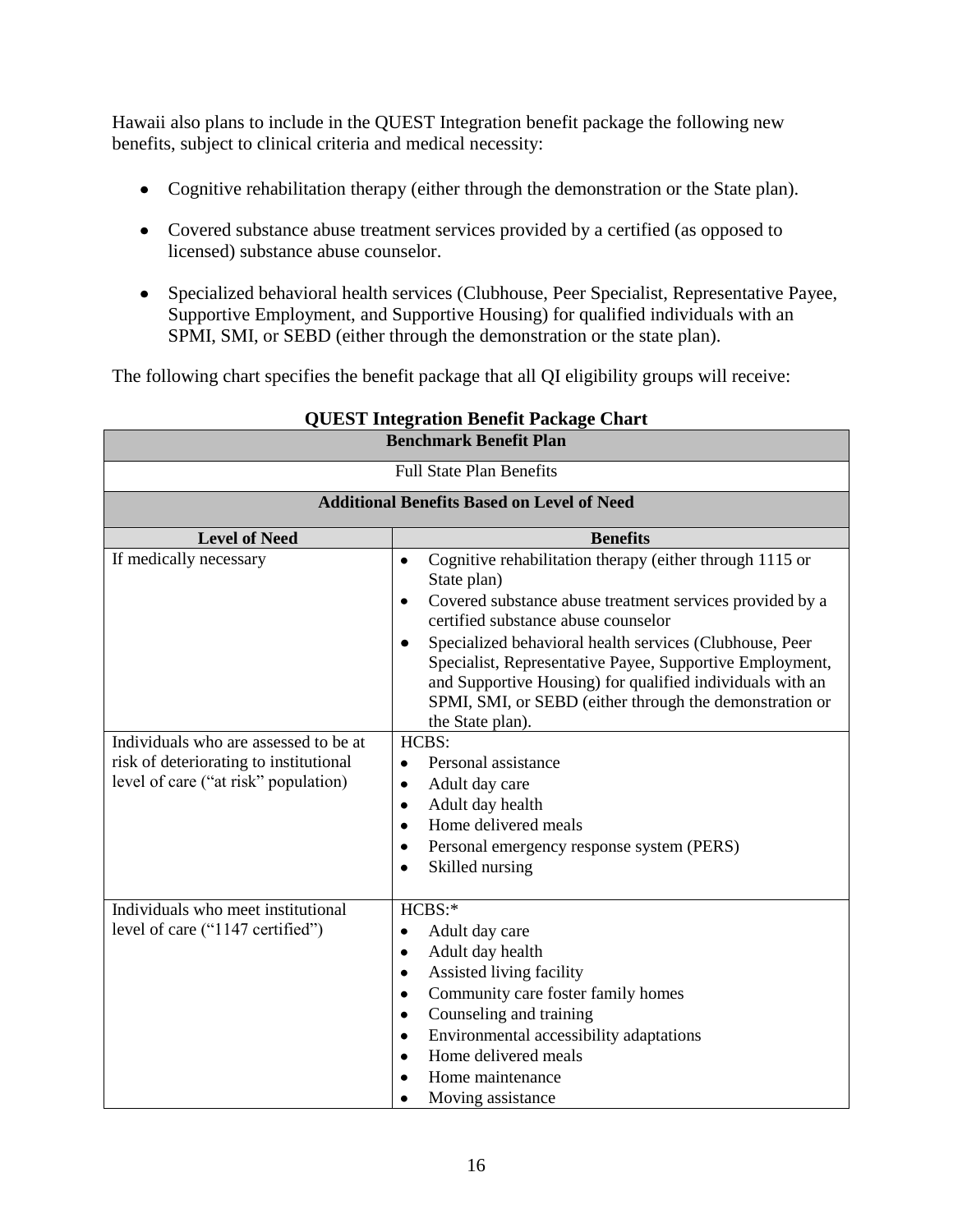| Non-medical transportation<br>$\bullet$         |
|-------------------------------------------------|
| Personal assistance                             |
| Personal emergency response system (PERS)<br>٠  |
| Residential care                                |
| Respite care<br>٠                               |
| Skilled nursing<br>٠                            |
| Specialized case management<br>٠                |
| Specialized medical equipment and supplies<br>٠ |
|                                                 |
| *Room and board is not a covered HCBS.          |

The State has attached the Benefit Specifications and Provider Qualifications forms, as well as Long Term Services and Supports forms, for each applicable benefit as Attachment E.

# <span id="page-20-0"></span>**B. Access to Long Term Services and Supports (LTSS)**

## **1. Choice of Institutional Services or HCBS**

<span id="page-20-1"></span>Under QUEST Integration, the State will continue its policy of allowing beneficiaries who meet an institutional level of care to choose between institutional services or HCBS. Access to both institutional and HCBS LTSS will be based on a functional level of care (LOC) assessment to be performed by the health plans or those with delegated authority. Each beneficiary who has a disability, or who requests or receives LTSS, will receive a functional assessment at least every twelve months, or more frequently when there has been a significant change in the beneficiary's condition or circumstances. In addition, each member who requests a functional assessment will receive one.

The State's delegated contractor will review the assessments and make a determination as to whether the beneficiary meets an institutional (hospital or nursing facility) level of care. Individuals who meet the institutional level of care may access institutional care or HCBS through their health plan. Certain individuals who are assessed to be "at risk" of deteriorating to the institutional level of care (the "at risk" population) will have access to defined HCBS services described above. The State requests authority to limit the number of hours of HCBS provided to "at risk" individuals or the budget for such services.

## **2. Election of HCBS**

<span id="page-20-2"></span>A beneficiary who elects to receive HCBS will, following the functional LOC assessment, receive an individualized service plan that must be sufficient to meet the beneficiary's needs, taking into account family and other supports available to the beneficiary. The amount, duration, and scope of all covered services may vary to reflect the unique needs of the individual.

If the estimated costs of providing necessary HCBS to the beneficiary are less than the estimated costs of providing necessary care in an institution (hospital or nursing facility), the health plan must provide the HCBS to an individual who so chooses, subject to certain limitations. Health plans will be required to document good-faith efforts to establish a cost-effective, personcentered plan of care in the community using industry best practices and guidelines.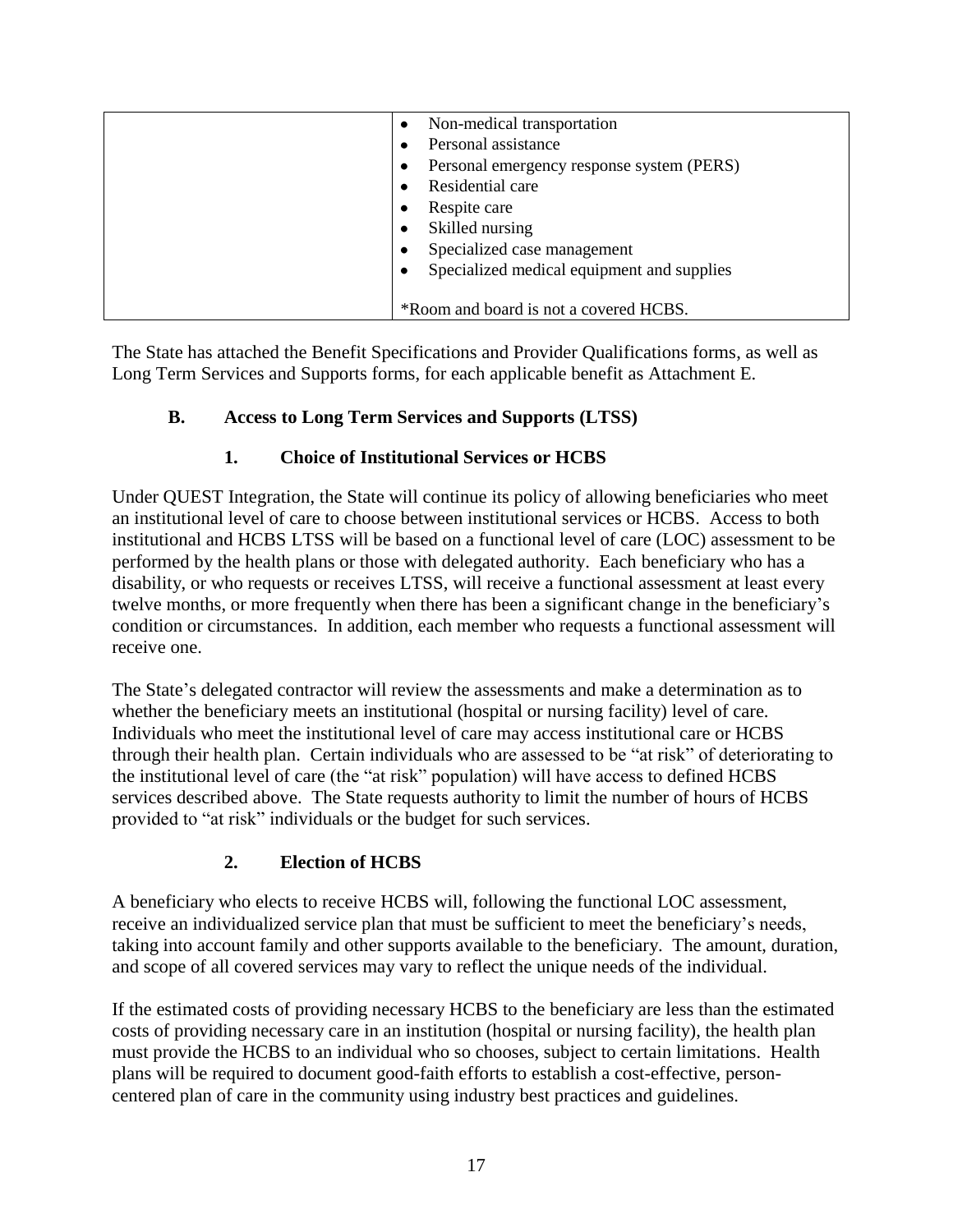If the estimated costs of providing necessary HCBS to the beneficiary exceed the estimated costs of providing necessary care in an institution (hospital or nursing facility), a health plan may refuse to offer HCBS if the State or its independent oversight contractor so approves. In reviewing such a request by a health plan, the State will take into account the health plan's aggregate HCBS costs as compared to the aggregate costs that it would have paid for institutional care. Although the intent of HCBS is to utilize social supports, the State recognizes and seeks to accommodate temporary medical or social conditions that require additional services. Accordingly, adults will be able to receive up to 90 days per benefit period of 24 hours of HCBS per day.

## **3. 1915(c) DD/ID Waiver Enrollees**

<span id="page-21-0"></span>Individuals enrolled in Hawaii's Section 1915(c) DD/ID waiver will receive HCBS through the 1915(c) waiver, and will receive primary and acute care services through a QI health plan. These individuals will not receive any services under the QI demonstration that are covered under the 1915(c) waiver. (The only exception to this is children who have access to Early and Periodic Screening, Diagnosis and Treatment (EPSDT) services.) QI health plans may offer HCBS that are not covered under the 1915(c) waiver to these individuals, and may have a waiting list for the provision of those HCBS services. Waiting list policies will be based on objective criteria and applied consistently in all geographic areas served.

## **4. Waiting List for HCBS**

<span id="page-21-1"></span>The State requests authority to allow the QI health plans to establish waiting lists, upon approval by the State, for the provision of HCBS. Waiting list policies will be based on objective criteria and applied consistently in all geographic areas served. The State will monitor the waiting lists on a monthly basis, and will meet with the health plans on a quarterly basis to discuss any issues associated with management of the waiting lists. Members who are on a waiting list may opt to change to another health plan if it appears that HCBS are available in the other health plan.

## **C. Access to Behavioral Health Benefits**

<span id="page-21-2"></span>QUEST Integration will continue to provide a full array of standard behavioral health services through managed care. It will also continue to offer additional, specialized behavioral health services covered under this demonstration as described above or under the State plan. Children requiring SEBD will receive specialized behavioral health services through the Hawaii Department of Health (DOH) Child and Adolescent Mental Health Division (CAMHD). Qualified adults with a SPMI or SMI will receive specialized behavioral health services through either the DOH Adult Mental Health Division (AMHD), health plan, or behavioral health organization also referred to as the Community Care Services (CCS) program. Regardless of how adults access the specialized behavioral health services, all adults will have access to the same services. The State assures there will be no duplication of specialized behavioral health services. The State intends to transition all adults to receive specialized behavioral health services through the CCS program by the completion of the waiver period. More details about the provision of specialized behavioral health services are provided in the Behavioral Health Services Protocol (Attachment F).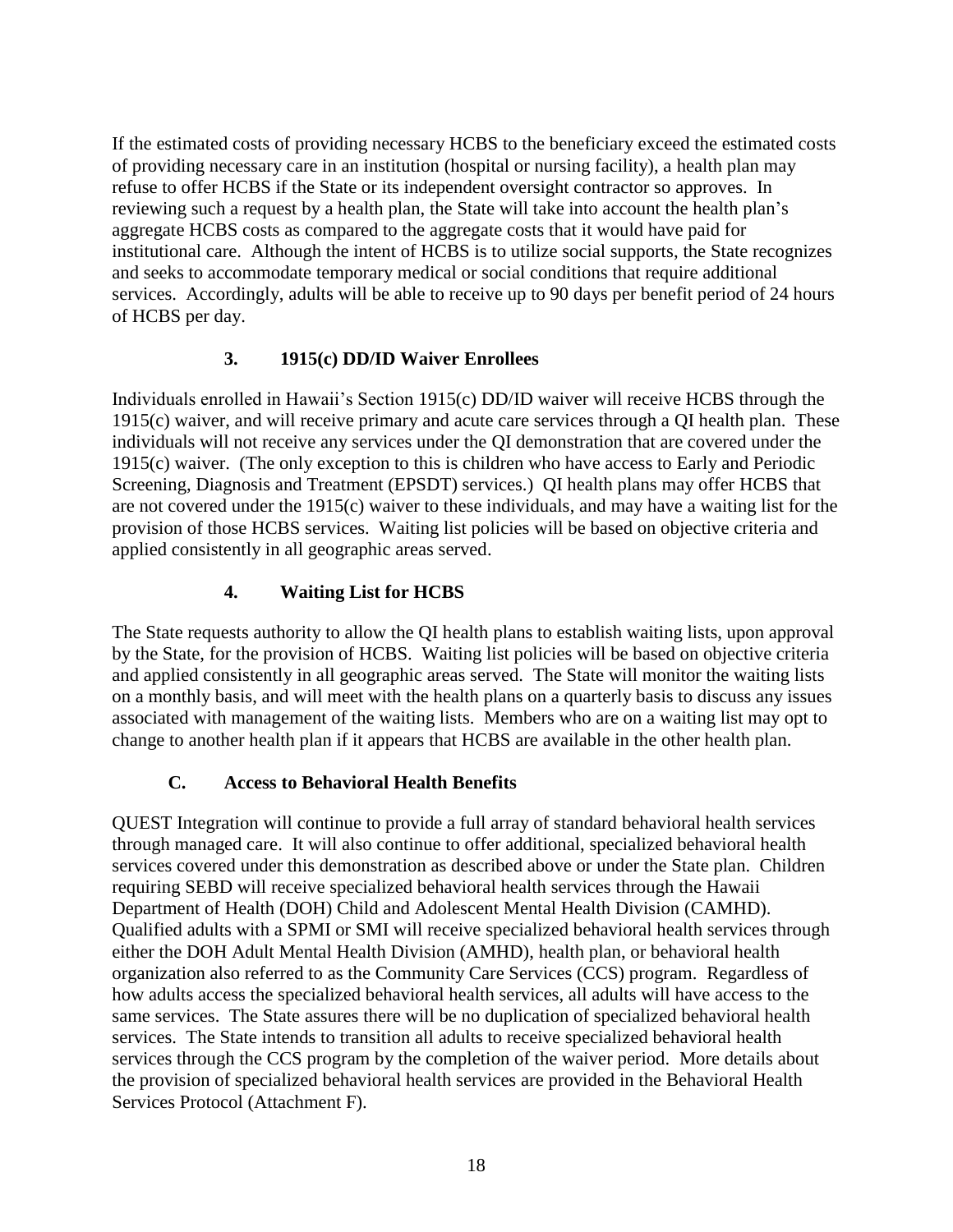# **D. Premium Assistance, Premiums, and Cost Sharing**

<span id="page-22-0"></span>The State will not charge any premiums, and co-payments may be imposed as set forth in the Medicaid state plan.

# <span id="page-22-2"></span><span id="page-22-1"></span>**VI. Delivery System and Payment Rates for Services**

# **A. Delivery System for Demonstration Benefits**

The delivery system used to provide benefits for the QI demonstration will differ from Hawaii's State plan in that the vast majority of benefits will be provided through managed care, as opposed to FFS. A statewide managed care delivery system will help Hawaii ensure access to high-quality, cost-effective care; establish contractual accountability among the health plans and health care providers; and continue the predictable and slower rate of expenditure growth associated with managed care. Savings generated from the managed care delivery system allows coverage of expansion populations.

Although most QI benefits will be provided through managed care organizations (MCOs), the State will utilize FFS for the following services, for the following reasons:

- LTSS for individuals with developmental disabilities or intellectual disabilities, under the State's Section 1915(c) waiver.
- Intermediate Care Facilities for the Intellectually Disabled (ICF-ID), because this is a specialized program administered by another State department.
- Medical services to applicants eligible for retroactive coverage only, because there is no opportunity to manage care and it is for a very small population.
- Medical services under the SHOTT program, because this is a specialized program serving a small population that incurs very high costs.
- Medical services to medically needy individuals who are not ABD, because of the actuarial difficulty associated with a small volume of people that negatively affects capitation rates.
- Dental services, because these are specialized services.
- Targeted Case Management, School-based services, and Early Intervention Services, because those programs are administered by another State department.

The FFS payments will not deviate from State plan provider rates.

The following table depicts the delivery system for each benefit offered through QUEST Integration.

| Benefit(s)                          | <b>Delivery System</b> | <b>Authority</b>   |
|-------------------------------------|------------------------|--------------------|
| State plan services                 | Managed Care - MCO     | 1115               |
| <b>QUEST</b> Integration LTSS       | Managed Care - MCO     | 1115               |
| Cognitive rehabilitation therapy    | Managed Care - MCO     | 1115 or State plan |
| Medical services to medically needy | Managed Care - MCO     | 1115               |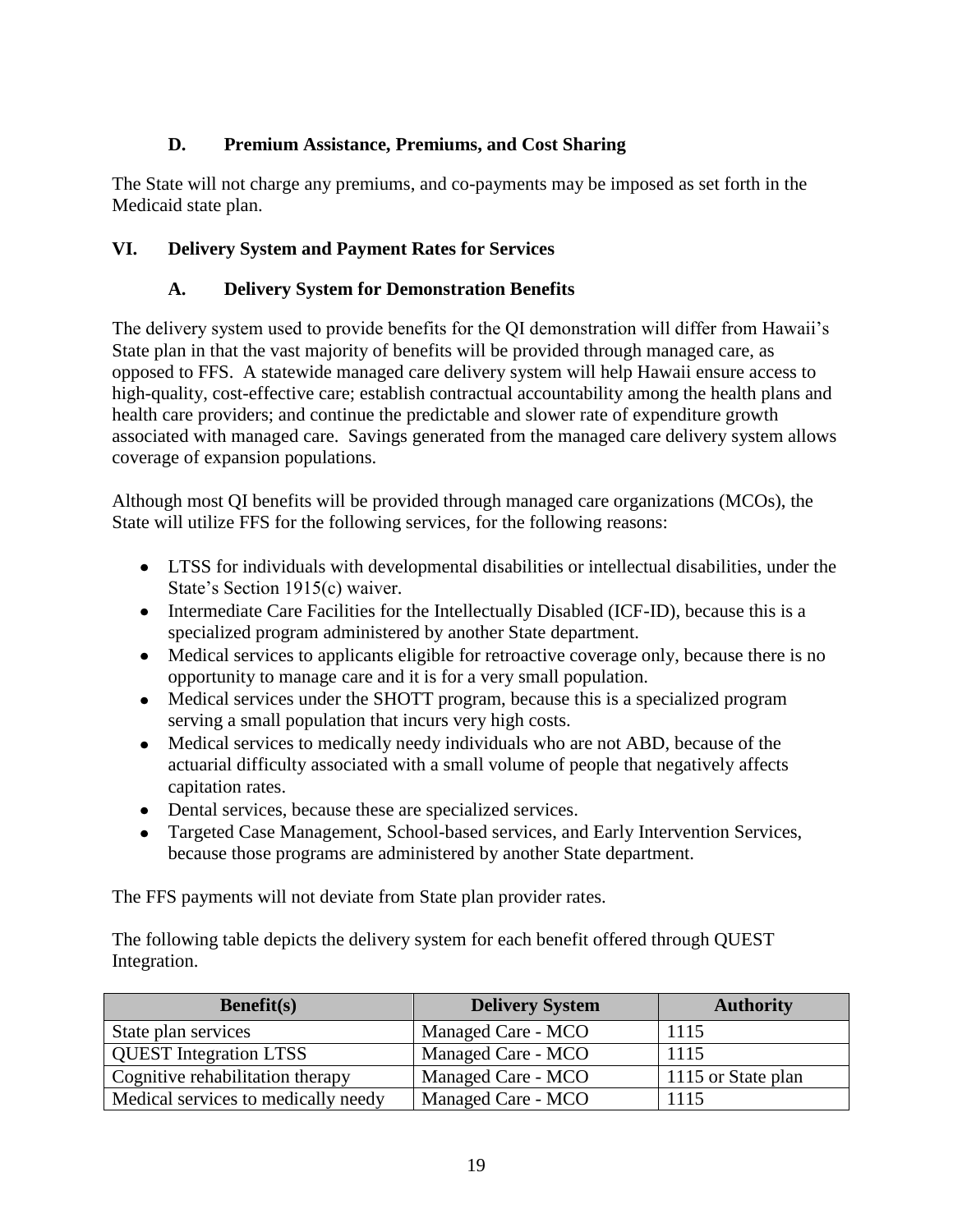| individuals who are ABD                 |                                |                    |
|-----------------------------------------|--------------------------------|--------------------|
| Medical services to medically needy     | Fee-for-service                | 1115               |
| individuals who are non-ABD             |                                |                    |
| LTSS for individuals with               | Fee-for-service                | 1915(c)            |
| developmental disabilities or           |                                |                    |
| intellectual disabilities               |                                |                    |
| Intermediate Care Facilities for the    | Fee-for-service                | State plan         |
| Intellectually Disabled (ICF-ID)        |                                |                    |
| Medical services to applicants eligible | Fee-for-service                | State plan         |
| for retroactive coverage only           |                                |                    |
| Medical services under the SHOTT        | Fee-for-service                | State plan         |
| program                                 |                                |                    |
| Dental services                         | Fee-for-service                | State plan         |
| <b>Targeted Care Management</b>         | Fee-for-service                | State plan         |
| School-based services                   | Fee-for-service                | State plan         |
| <b>Early Intervention Services</b>      | Fee-for-service                | State plan         |
| Covered substance abuse treatment       | As described in the behavioral | 1115               |
| services provided by a certified        | health protocol                |                    |
| substance abuse counselor               |                                |                    |
| Specialized behavioral health services  | As described in the behavioral | 1115 or State plan |
| for qualified individuals with a SPMI,  | health protocol                |                    |
| SMI, or SEBD                            |                                |                    |

## **B. QUEST Integration Health Plan Enrollment and Selection**

<span id="page-23-0"></span>For information about health plan enrollment and selection, please see Section [III.B.3.](#page-9-0)

#### **C. Limitation on Retroactive Eligibility**

<span id="page-23-1"></span>For information about retroactive eligibility, please see Section [III.B.4.](#page-10-0)

## **D. Contracting Policies with the QUEST Integration Health Plans**

<span id="page-23-2"></span>Under the QI demonstration, all contracts and modifications of existing contracts between the State and the health plans will be approved by CMS. Hawaii will provide CMS with at least 45 days to review any changes. The contracts may contain financial incentives, as allowed by title XIX and CMS regulations, which expand capacity for HCBS beyond the annual thresholds established by the State, and include other goals defined by the State and sanctions for nonperformance. Should the health plans be awarded financial incentives for meeting State goals, the health plans will be required, as determined appropriate by federal and state law, to share a portion of any bonuses with providers.

Hawaii will procure the QUEST Integration program under Section 103F of the Hawaii Revised Statutes. The procurement process includes the issuance of a Request for Information (RFI) to provide an opportunity for stakeholders and other interested parties to provide input into the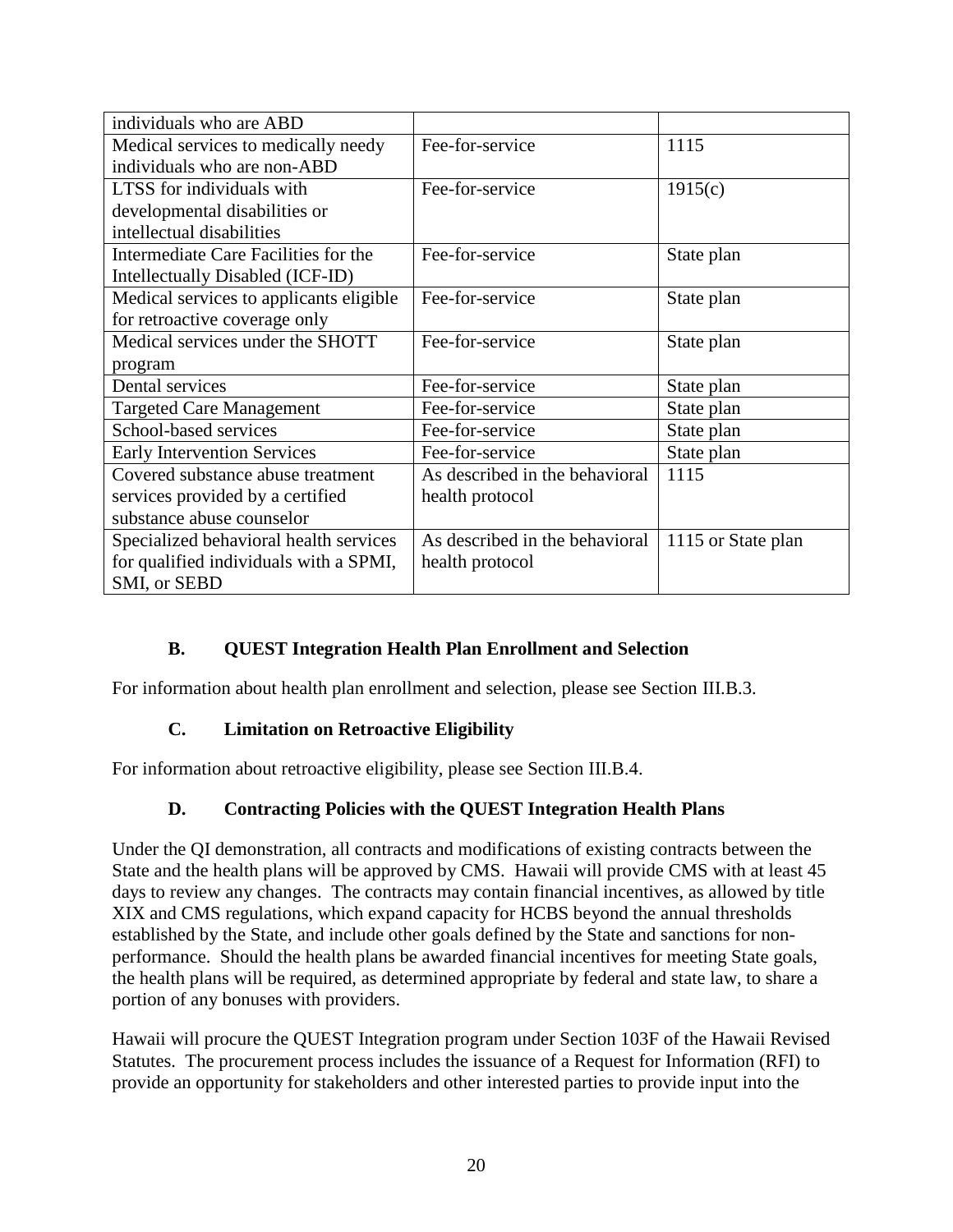development of the Request for Proposals (RFP). Proposals submitted in response to the RFP are evaluated in compliance with State procurement requirements.

# **E. Medically Needy Non-ABD Individuals**

<span id="page-24-0"></span>Medically needy non-ABD individuals will not be enrolled in a QI health plan and will be subject to the medically needy spend-down. They will receive services on a FFS basis. This category might include, for example, persons who become medically needy for a short-term period due to catastrophic injury or illness, or persons who incur high medical expenses sporadically. This unpredictability (which is different than for ABDs, who typically become medically needy due to long-term care needs) can skew health plan capitation rates if included.

# **F. Medically Needy ABD Individuals**

<span id="page-24-1"></span>Medically needy ABD individuals will be enrolled in a QI health plan. If their spend-down liability is expected to exceed the health plans' monthly capitation payment, they will be subject to an enrollment fee equal to the medically needy spend-down amount or, where applicable, the amount of patient income applied to the cost of long-term care.

# **G. Dual Eligible Beneficiaries**

<span id="page-24-2"></span>Dual eligible individuals may be enrolled in a CMS-approved demonstration to integrate care for Medicare and Medicaid enrollees (MME), and may be subject to the terms of that demonstration. The State seeks to nest the MME demonstration within this 1115 demonstration and utilize the QI health plans to provide the Medicare benefits to their MME members.

# **H. Self-Direction Opportunities**

<span id="page-24-3"></span>Self-direction opportunities will be available under the QI demonstration for the following longterm services and supports (LTSS):

- Personal assistance- Level I (also known as Chore)
- Personal assistance- Level II
- Respite care

Beneficiaries who are assessed to receive personal assistance or respite care will be offered selfdirection as a choice of provider. Those who are unable to make their own health care decisions, but still express an interest in the self-direction option, may appoint a surrogate to assume the self-direction responsibilities on their behalf.

Beneficiaries will have the ability to hire family members (including spouses, children, and parents for beneficiaries over eighteen years of age), neighbors, and friends, as service providers. Beneficiaries may not hire their surrogate as their service provider. For family members to be paid as providers of self-directed services, the services cannot be an activity that the service provider would ordinarily perform as a family member.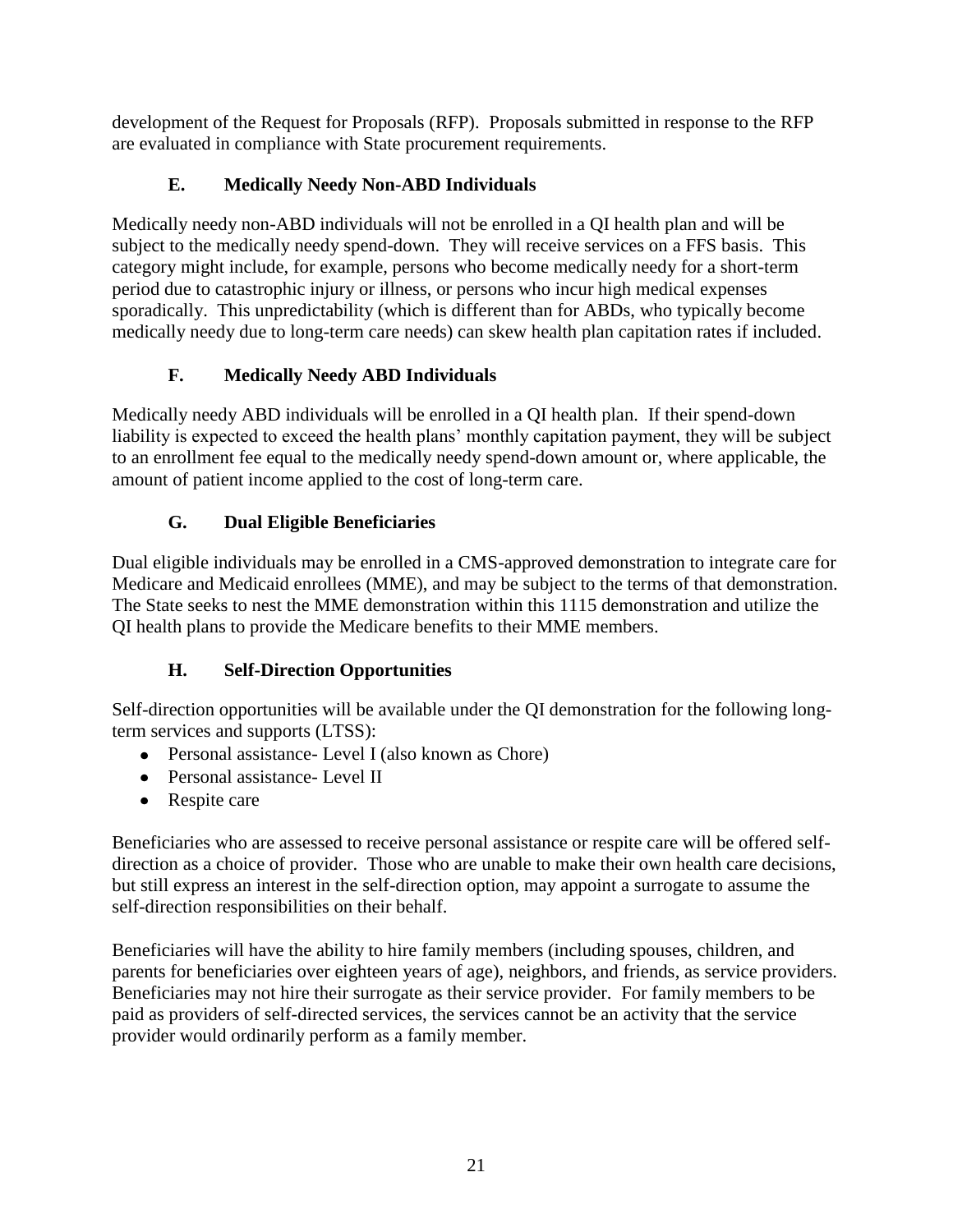Self-direction service providers are not required to be part of the health plans' provider network. However, service providers will sign an agreement that specifies their responsibilities in provision of services to the beneficiary.

Service providers will be required to submit to the beneficiary/surrogate their time sheets on a monthly basis. The beneficiary/surrogate must approve the time sheet and send it to the health plan for processing. The health plan will then pay the service provider for the hours worked in the previous month. Health plans will withhold from payments applicable Federal, State, and employment taxes. Moreover, the health plans are responsible for establishing a payment structure for the self-direction program, and must train beneficiaries/surrogates on their responsibilities in the self-direction program.

# **I. Additional Hospice Payment for Nursing Facility Residents**

<span id="page-25-0"></span>Consistent with federal law, when hospice care is furnished to an individual residing in a nursing facility, the State pays the hospice provider an additional amount to take into account the room and board furnished by the facility. This amount is at least 95 percent of the per diem rate that the State would have paid to the nursing facility under the State plan. Under QUEST Integration, the State requests authority to allow the nursing facilities to seek reimbursement for that amount directly from the health plans, instead of seeking reimbursement from the hospice providers. This will facilitate the nursing facilities' cash flow and promote administrative simplification for the hospice providers.

# **J. Payment Rates**

<span id="page-25-1"></span>Rates will be developed in accordance with the Code of Federal Regulations, 42 C.F.R. § 438.6(c), and CMS's Appendix A, PAHP, PIHP and MCO contracts Financial Review Documentation for At-risk Capitated Contracts Ratesetting. Rate development is based on recent experience data and is consistent with guidelines as set forth by the American Academy of **Actuaries.** 

# **1. Quality-Based Supplemental Payments**

<span id="page-25-2"></span>Value-driven health care is a payment methodology to providers that incorporates both quality and efficiency. Hawaii will require the QI health plans to implement value-driven health care in their contracts with providers. This payment reform may include, but not be limited to, different reimbursement strategies such as FFS with incentives for performance, capitation payment to providers with assigned responsibility for patient care, or a hybrid. Measures used must be evidence-based and validated.

## *Primary Care Provider*

For primary care providers (PCP), the medical home is a model to facilitate the provision of outpatient high quality and highly efficient care. Under the QI demonstration, health plans must implement a medical home model that is based on the domains of patient-centered, accessible, comprehensive, coordinated, evidence-based, and performance measurement. Incentivizing increased quality and efficiency of care, including proactive population management, must be based on outcomes. Payment reform is a quintessential component of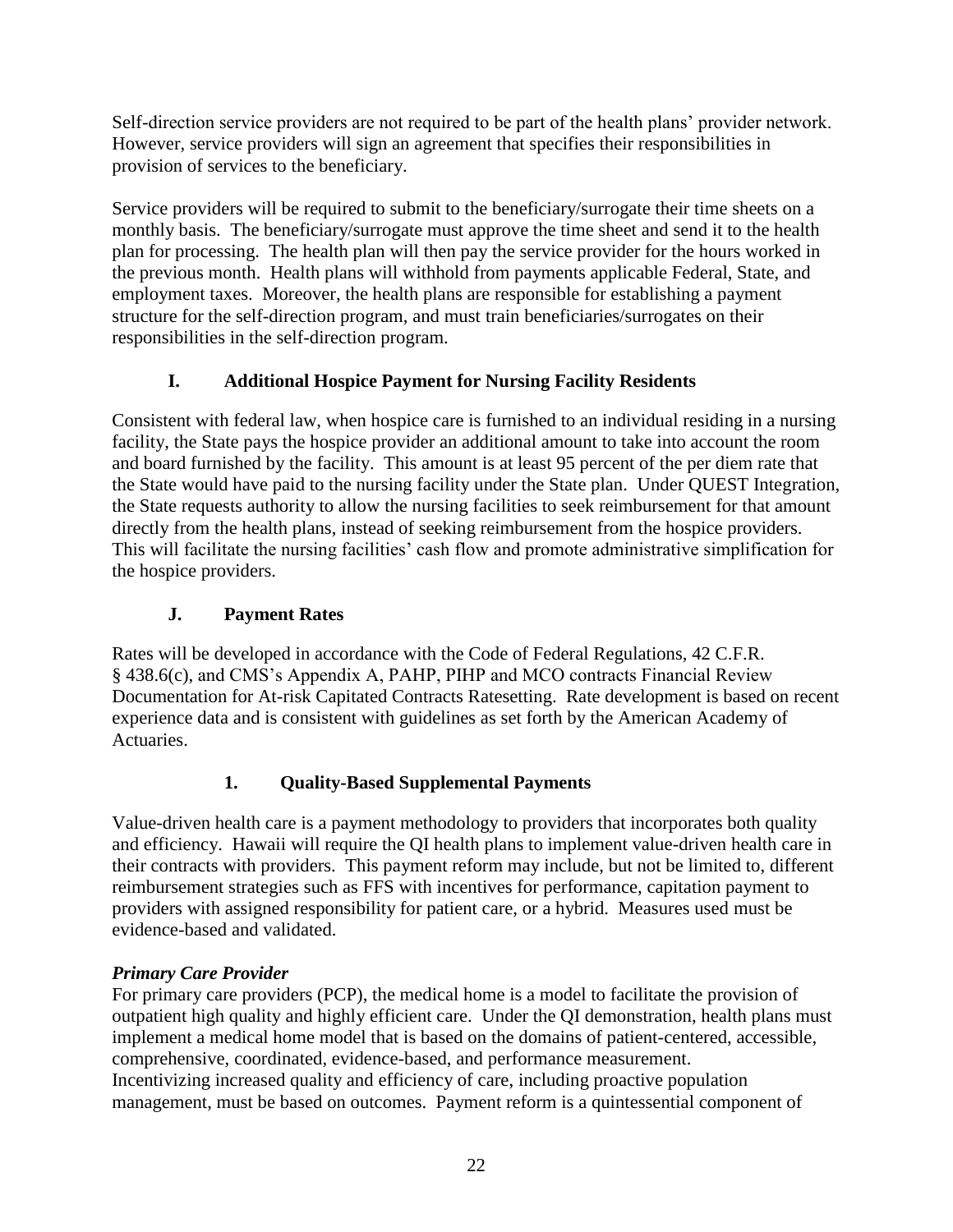enabling the medical home. The QI health plans may utilize a monthly patient management reimbursement to the provider that is reconciled with earned financial incentives based on performance or gain-sharing, or other payment strategies approved by the State. A medical home may receive increased reimbursement compared to a practice that does not meet the criteria to be a medical home.

#### *Hospitals*

The QI health plans are expected to utilize value-based purchasing with hospitals as well. Health plans will have flexibility in their payment methodologies, which should be based on validated measures that preferably hospitals are already required to report.

#### *Integrated Service Models*

QI health plans will be encouraged to pursue a shared risk and shared savings program with accountable care organizations if available. Such a health care delivery model may be physician, hospital, or other provider led with appropriate measurement and accountability. An additional delivery model for this is the Patient Centered Health Organization that expands on the network supported patient-centered medical home. However, a shared risk and shared savings program can occur with any provider if agreed upon by the provider and health plan. The contractual arrangement would be expected to include an element of management/capitation payment and may also include performance-based adjustments and gain/loss sharing.

#### <span id="page-26-0"></span>**VII. Implementation of Demonstration**

Because QUEST Integration builds on a preexisting demonstration, the State does not believe a phase-in approach is necessary.

The changes in QI will become effective on January 1, 2014. That said, pending prospective CMS guidance, Hawaii would be amenable to implementing all the changes in this renewal application effective October 1, 2013, when it will be required to begin accepting new applications. Alternatively, if not possible, Hawaii may seek an amendment to its current demonstration or State plan as applicable to implement MAGI on October 1, 2013.

The renewal process itself and accompanying public input procedures have helped provide notice to beneficiaries of the future changes. In addition, demonstration beneficiaries will receive notice about the changes at various points of contact with the Med-QUEST Division and the health plans. Beneficiaries will also be informed of any changes that directly impact their eligibility or benefits.

For information about the contracting and procurement policies in QUEST Integration please see Section [VI.D.](#page-23-2)

Beneficiaries will be enrolled pursuant to the enrollment and health plan selection process described in Section [III.B.3.](#page-9-0) Upon a change in the number of health plans in which a beneficiary can choose to enroll, beneficiaries will be afforded the opportunity to change health plan and choose among all available health plans. For those who do not make a choice, every effort will be made to retain beneficiaries to the extent possible in the health plan with which they have an existing relationship.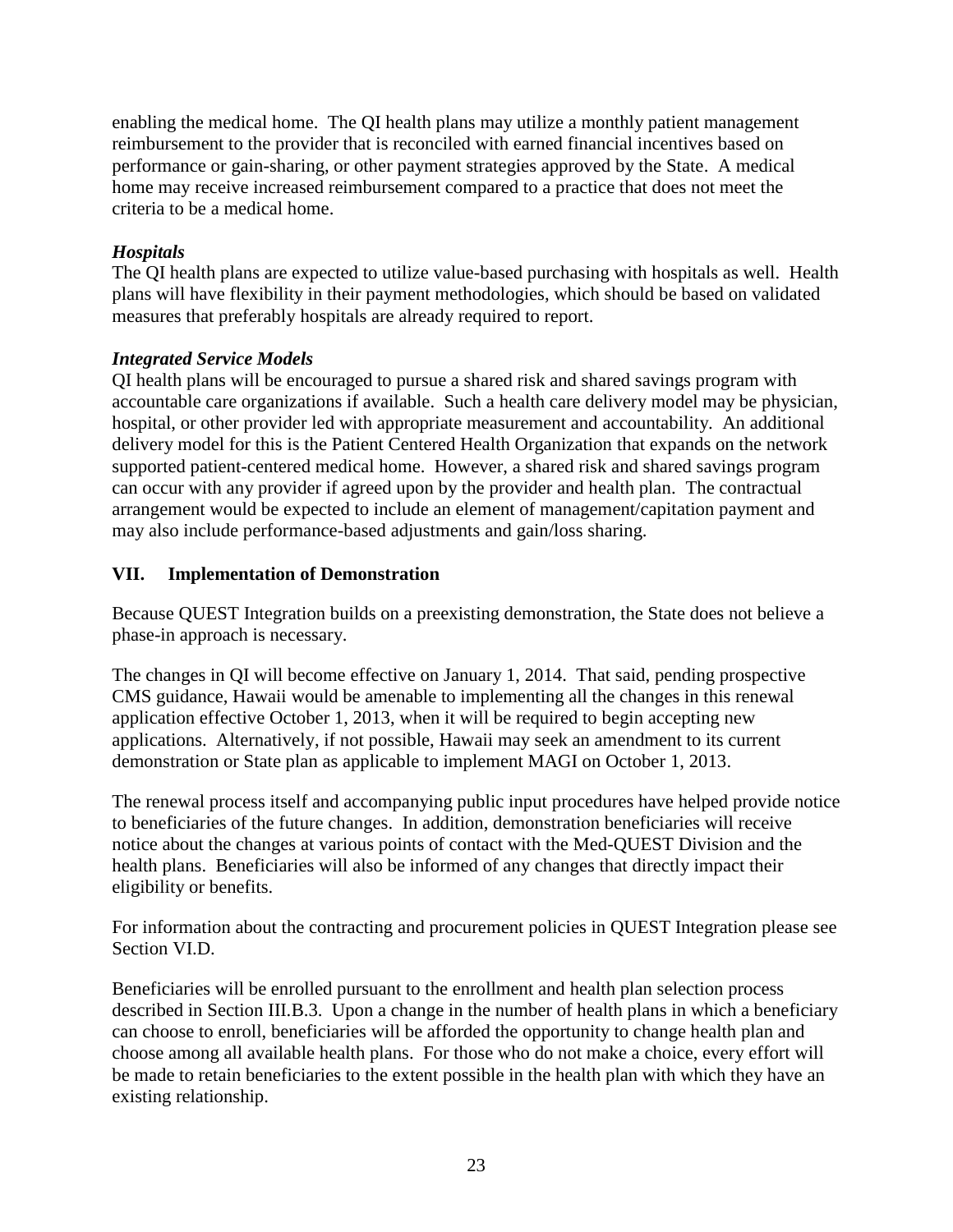#### <span id="page-27-0"></span>**VIII. Demonstration Financing and Budget Neutrality**

From July 1, 2011 to June 30, 2012, there was an average of 236,964 individuals enrolled in the demonstration (and covered in part by a federal match). During the five-year renewal period, the annual increase in enrollment is expected to be 3% per year for non-ABD recipients and 1.2% for ABD recipients, or approximately 6,317 recipients per year for the existing population. In addition, 24,000 recipients may become eligible under the new ACA eligibility guidelines.

Total aggregate expenditures for each renewal year are anticipated to be \$2.0 billion in both State and federal funding. That is, the State expects the changes required by ACA, coupled with other State-requested changes to the demonstration, to result in approximately \$700 million in increased State and federal annual expenditures during the renewal period. Attachment G includes the budget neutrality charts, with details about historical financial data, projected expenditure data for the life of the extension request, and a financial analysis of the changes to the demonstration.

The demonstration will be financed by a combination of State dollars and federal matching funds.

#### <span id="page-27-2"></span><span id="page-27-1"></span>**IX. List of Proposed Waivers and Expenditure Authorities**

#### **A. Waiver Authority**

The State believes the following waiver authorities will be necessary to authorize the demonstration.

1. Medically Needy - Section 1902(a)(10)(C); Section 1902(a)(l7)

To enable the State to limit medically needy spend-down eligibility to those non-ABD individuals whose gross incomes, before any spend-down calculation, are at or below 300% of the Federal poverty level. This is not comparable to spend-down eligibility for the aged, blind, and disabled eligibility groups, which has no gross income limit.

2. Amount, Duration, and Scope - Section 1902(a)(10)(B)

To enable the State to offer demonstration benefits that may not be available to all categorically eligible or other individuals.

To enable the State to maintain waiting lists, through a health plan, for home and community-based services. No waiting list is permissible for other services for health plan enrollees.

To enable the State to impose an hour or budget limit on the home and community-based services provided to the "at risk" population.

3. Retroactive Eligibility - Section 1902(a)(34)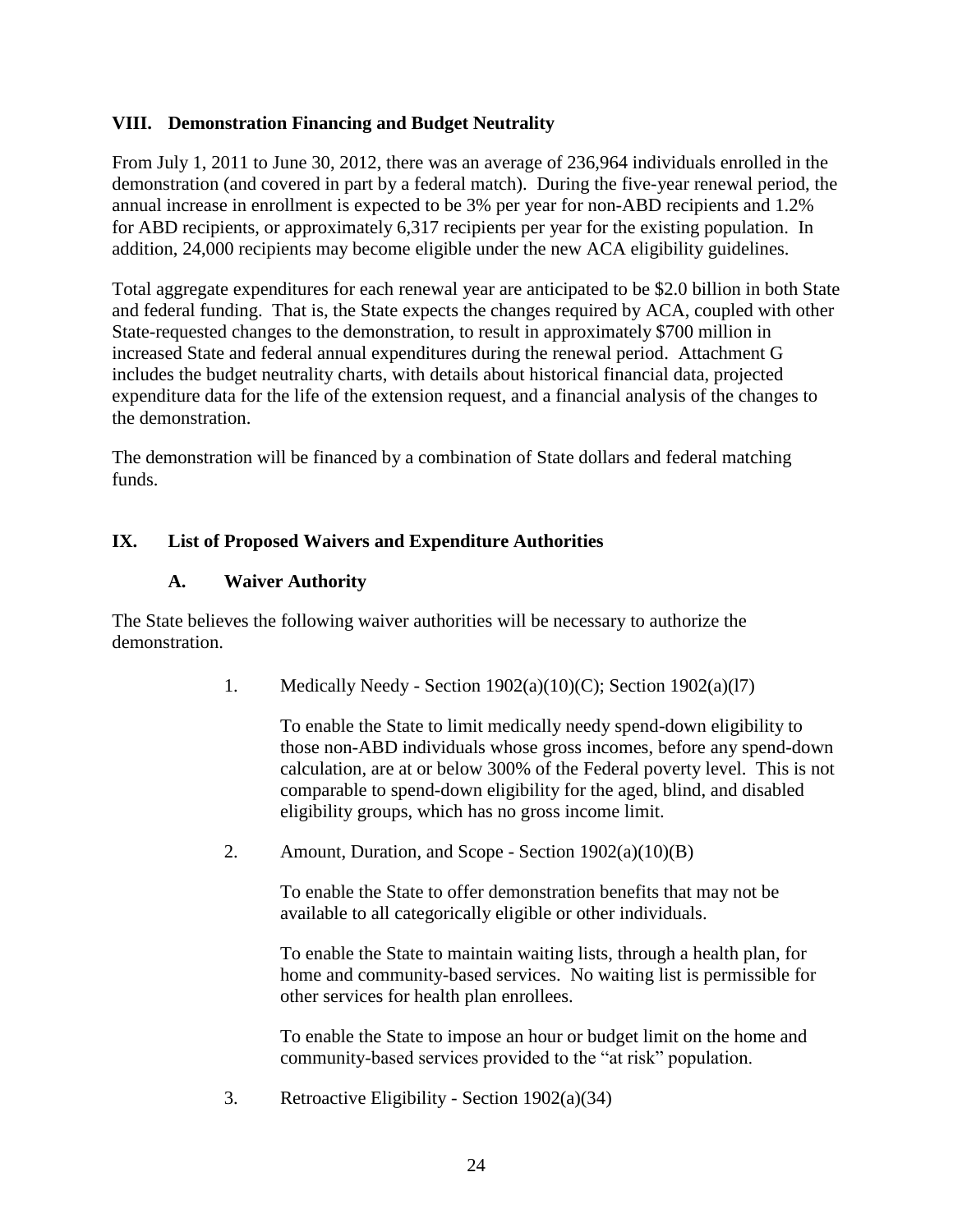To enable the State to limit retroactive eligibility to a ten (10) day period prior to application, or up to three months for individuals requesting longterm care services. Individuals will be considered eligible for any portion of the 10-day retroactive period that extends into a month prior to the month for which determined eligible.

4. Freedom of Choice - Section 1902(a)(23)

To enable Hawaii to restrict the freedom of choice of providers to groups that could not otherwise be mandated into managed care under Section 1932.

5. Hospice Care Payment - Section 1902(a)(13)(B)

To enable the State (through the health plans), when hospice care is furnished to an individual residing in a nursing facility, to make payments directly to the nursing facility rather than the hospice providers for the room and board furnished by the facility.

#### **B. Expenditure Authorities**

<span id="page-28-0"></span>The State believes the following expenditure authorities will be necessary to authorize the demonstration**.**

- 1. Managed Care Payments. Expenditures to provide coverage to individuals, to the extent that such expenditures are not otherwise allowable because the individuals are enrolled in managed care delivery systems that do not meet the following requirements of Section 1903(m):
	- a) Expenditures for capitation payments provided to managed care organizations (MCOs) in which the State restricts enrollees' right to disenroll without cause to within 60 days of initial enrollment in an MCO, as opposed to the 90 days designated under Section  $1903(m)(2)(A)(vi)$  and Section  $1932(a)(4)(A)(ii)(I)$  of the Social Security Act. Enrollees may disenroll for cause at any time and may disenroll without cause during the annual open enrollment period, as specified at Section  $1932(a)(4)(A)(ii)(II)$  of the Act, except with respect to enrollees on rural islands who are enrolled into a single health plan in the absence of a choice of health plan on that particular island.
	- b) Expenditures for capitation payments to MCOs in non-rural areas that do not provide enrollees with a choice of two or more health plans, as required under Section 1903(m)(2)(A)(xii), Section  $1932(a)(3)$  and Federal regulations at 42 C.F.R. § 438.52.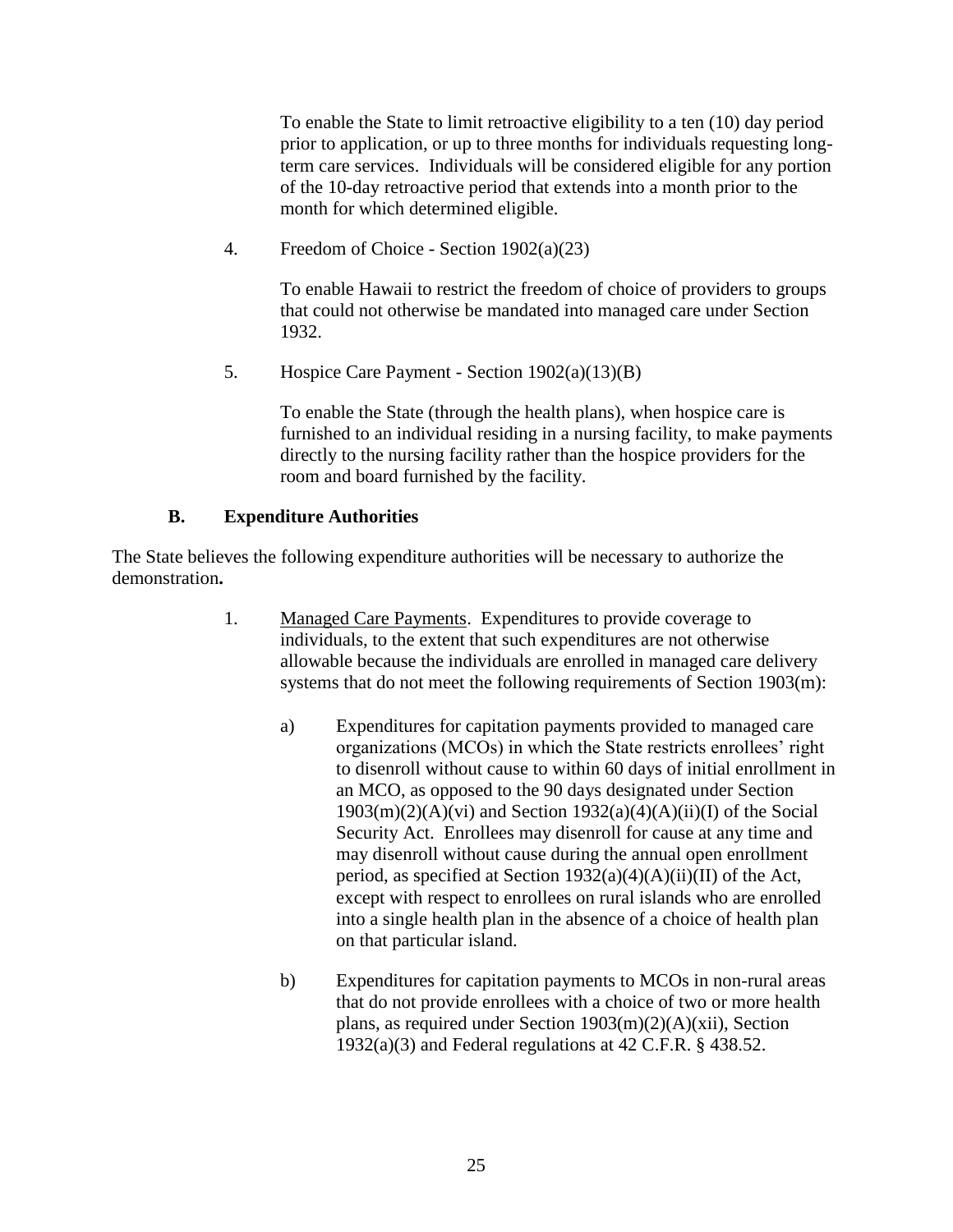- 2. Ouality Review of Eligibility. Expenditures for Medicaid services that would have been disallowed under Section 1903(u) of the Act based on Medicaid Eligibility Quality Control findings.
- 3. Demonstration Eligibility. Expenditures to provide coverage to the following populations:
	- a) Parents or caretaker relatives who would otherwise be eligible if the dependent child was under 18 years of age.
	- b) Non-institutionalized persons who meet the institutional level of care but live in the community, and who would be eligible under the approved State plan if the same financial eligibility standards were applied that apply to institutionalized individuals, including the application of spousal impoverishment eligibility rules. Allowable expenditures shall be limited to those consistent with the regular post eligibility rules and spousal impoverishment rules.
	- c) Individuals who would otherwise be eligible under the State plan or another QUEST Integration demonstration population only upon incurring medical expenses (spend-down liability) that is estimated to exceed the amount of the health plan capitation payment, subject to an enrollment fee equal to the spend-down liability.
	- d) Individuals age 19 and 20 who are receiving adoption assistance payments, foster care maintenance payments, or kinship guardianship assistance.
	- e) Individuals who are younger than 26, aged out of the adoption assistance program or the kinship guardianship assistance program, are not eligible under any other eligibility group, and were enrolled in the State plan or waiver while receiving assistance.
- 4. Uncompensated Care Costs. Expenditures to reimburse certain hospital and nursing facility providers for provider costs of inpatient and outpatient hospital services and long-term care services to the uninsured and/or underinsured, subject to certain restrictions placed on hospital and nursing facility uncompensated care costs. The State is seeking federal participation in the total of actual uncompensated care costs of private and public hospitals (including uncompensated long-term care costs of public hospitals for serving QI enrollees) incurred in any given year, subject to the overall budget neutrality limitation.
- 5. Home and Community-Based Services (HCBS). Expenditures to provide HCBS not included in the Medicaid State plan and furnished to QUEST Integration enrollees, as follows: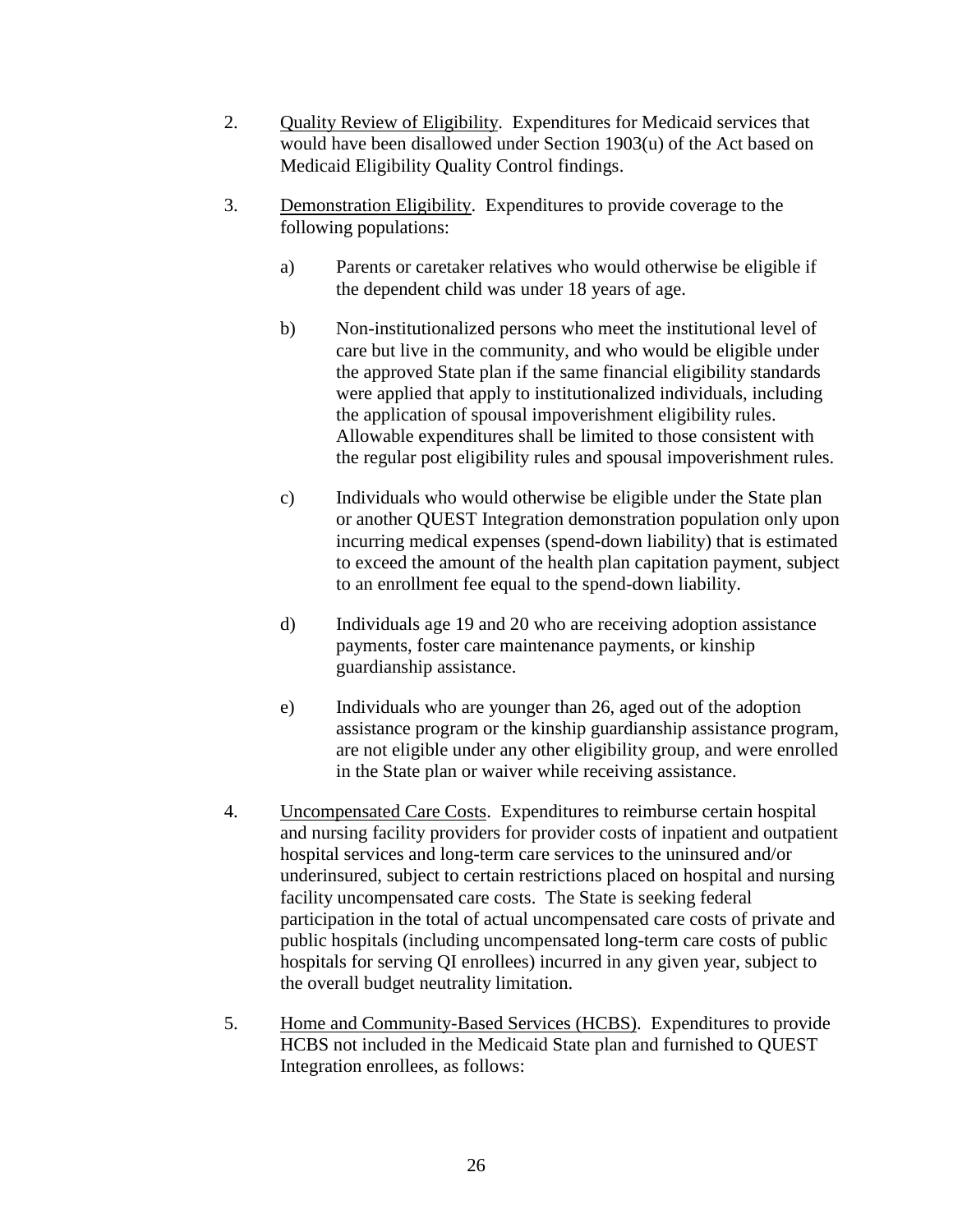- a) Expenditures for the provision of services, through health plans, that could be provided under the authority of Section 1915(c) waivers, to individuals who meet an institutional level of care requirement;
- b) Expenditures for the provision of services, through health plans, to individuals who are assessed to be at risk of deteriorating to the institutional level of care, *i.e.*, the "at risk" population.

All requirements of the Medicaid program expressed in law, regulation, and policy statement, not expressly identified as not applicable, will apply to the demonstration beginning January 1, 2014, through December 31, 2018, except those waived or listed below as not applicable.

## **C. Title XIX Requirements Not Applicable to Demonstration Populations**

<span id="page-30-0"></span>The State believes the following Medicaid requirement will need to be deemed not applicable to demonstration populations.

1. Cost Sharing - Section 1902(a)(14)

To enable the State to charge cost sharing with limits on cost-sharing amounts but no aggregate limit. To enable the State to charge an enrollment fee to Medically Needy Aged, Blind and Disabled health plan enrollees whose spend-down liability or cost share obligation is estimated to exceed the health plan capitation rate, in the amount equal to the estimated spend-down or cost share amount or, where applicable, the amount of patient income applied to the cost of long-term care.

## <span id="page-30-1"></span>**X. Public Notice**

## **A. The State's Public Notice and Input Efforts**

<span id="page-30-2"></span>The State has taken multiple steps to inform the public and solicit public input about its Demonstration extension application. These public notice and public input procedures comply with 42 C.F.R. § 431.408.

The State certifies that it undertook the following public notice and comment activities:

- The State solicited and conducted informational sessions with various organizations and  $\bullet$ stakeholder groups seeking input for the submission of the Section 1115(a) waiver submittal.
- The State's public notice and comment period began on November 20, 2012 and ran for 30 days, until December 21, 2012. During that time, the State accepted public comments sent to Noreen Moon-Ng by mail to P.O. Box 700190, Kapolei, HI 96709-0190 or by email to nmoon-ng@medicaid.dhs.state.hi.us.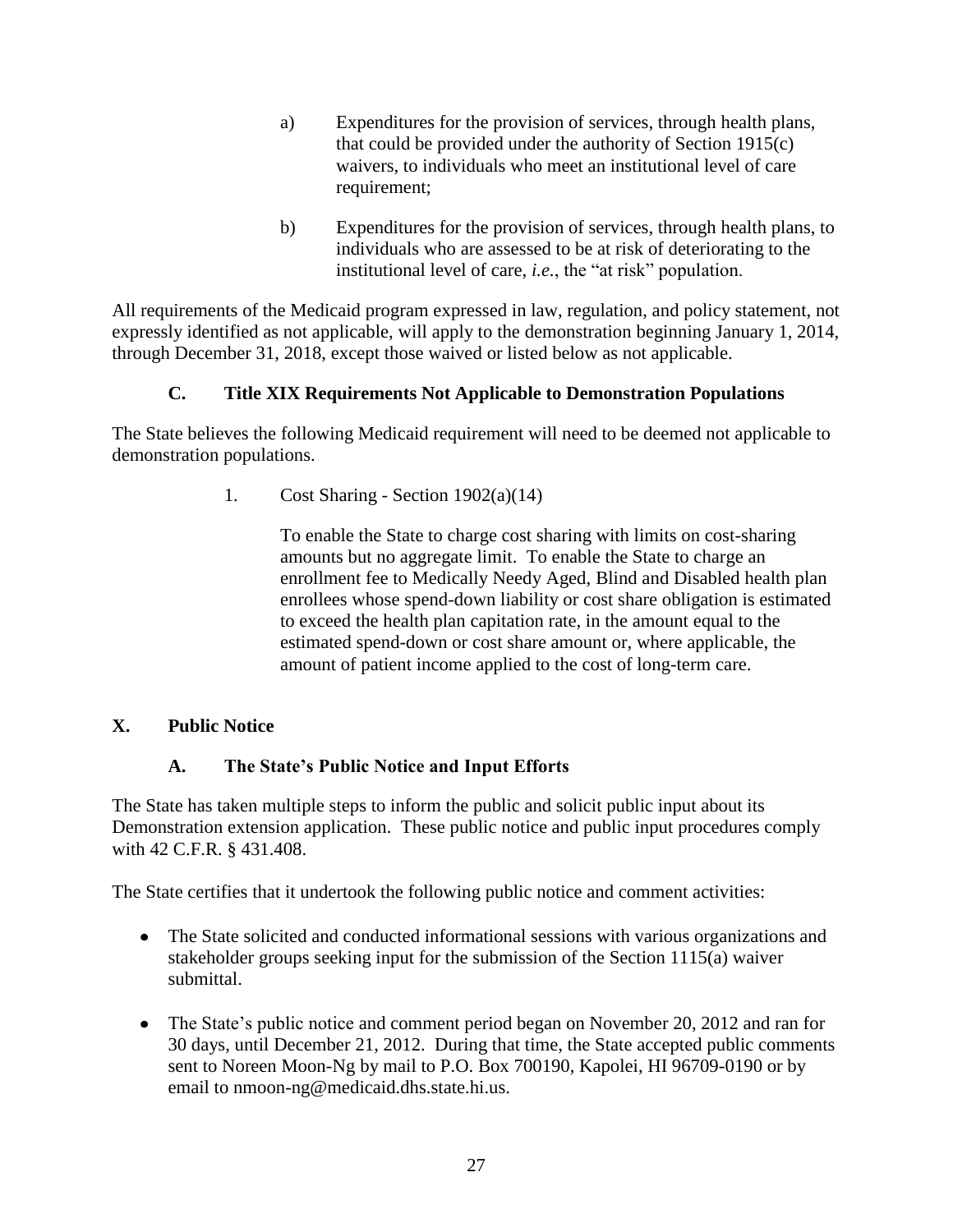- On November 20, 2012, the State notified, via e-mail, a list of potentially interested parties. *See* Attachment H. This e-mail list was gathered from individuals who attended public hearings, community forums, or provided comments as part of the public input process for the recent amendments to the demonstration or the recent Section 1115(e) extension application.
- On November 20, 2012, the State published an abbreviated public notice in the newspapers of widest circulation in each city with a population of 100,000 or more, which included a description of the demonstration extension; the location and internet address where copies of the renewal application were available for review and comment, the locations, dates, and times of two public hearings convened to seek public input about the extension application; and an active link to the full public notice document on the State's web page. *See* Attachment I.
- On November 20, 2012, the State issued a full public notice document with a comprehensive description of the proposed renewal. *See* Attachment J. Consistent with 42 C.F.R. § 431.408, the notice included the location and internet address where copies of the renewal application were available for review and comment; the dates of the public comment period; postal and e-mail addresses where written comments could be sent; and the locations, dates, and times of the two public hearings convened by the State to seek public input about the extension application. This public notice document described the public notice and input processes, included a link to the relevant Medicaid demonstration page on the CMS web site, and was maintained for the entire public comment period in a prominent location at [http://www.med-quest.us/](http://www.medi-quest,us/) and [http://hawaii.gov/dhs/main/har/proposed\\_rules/](http://hawaii.gov/dhs/main/har/proposed_rules/)
- On November 20, 2012, the State posted the following for viewing at http://www.medquest.us/ and http://hawaii.gov/dhs/main/har/proposed\_rules/: the Draft 1115 Application; Quality Assurance Monitoring Information - "Summaries of EQRO Reports and Quality Assurance Monitoring, and Other Information and Documentation Regarding Quality of and Access to Care"; the Behavior Health Protocol and addenda; and the budget neutrality charts.
- The State held two public hearings to solicit public input and comment about the Demonstration extension application:
	- 1. December 3, 2012 from 8:00 a.m.-12:00 p.m.:

| Oahu   | Keoni Ana Videoconference Center<br>Keoni Ana Building<br>1177 Alakea Street, Room 302<br>Honolulu, Hawaii |
|--------|------------------------------------------------------------------------------------------------------------|
| Hawaii | Hilo Videoconference Center<br>Hilo State Office Building<br>75 Aupuni Street, Basement                    |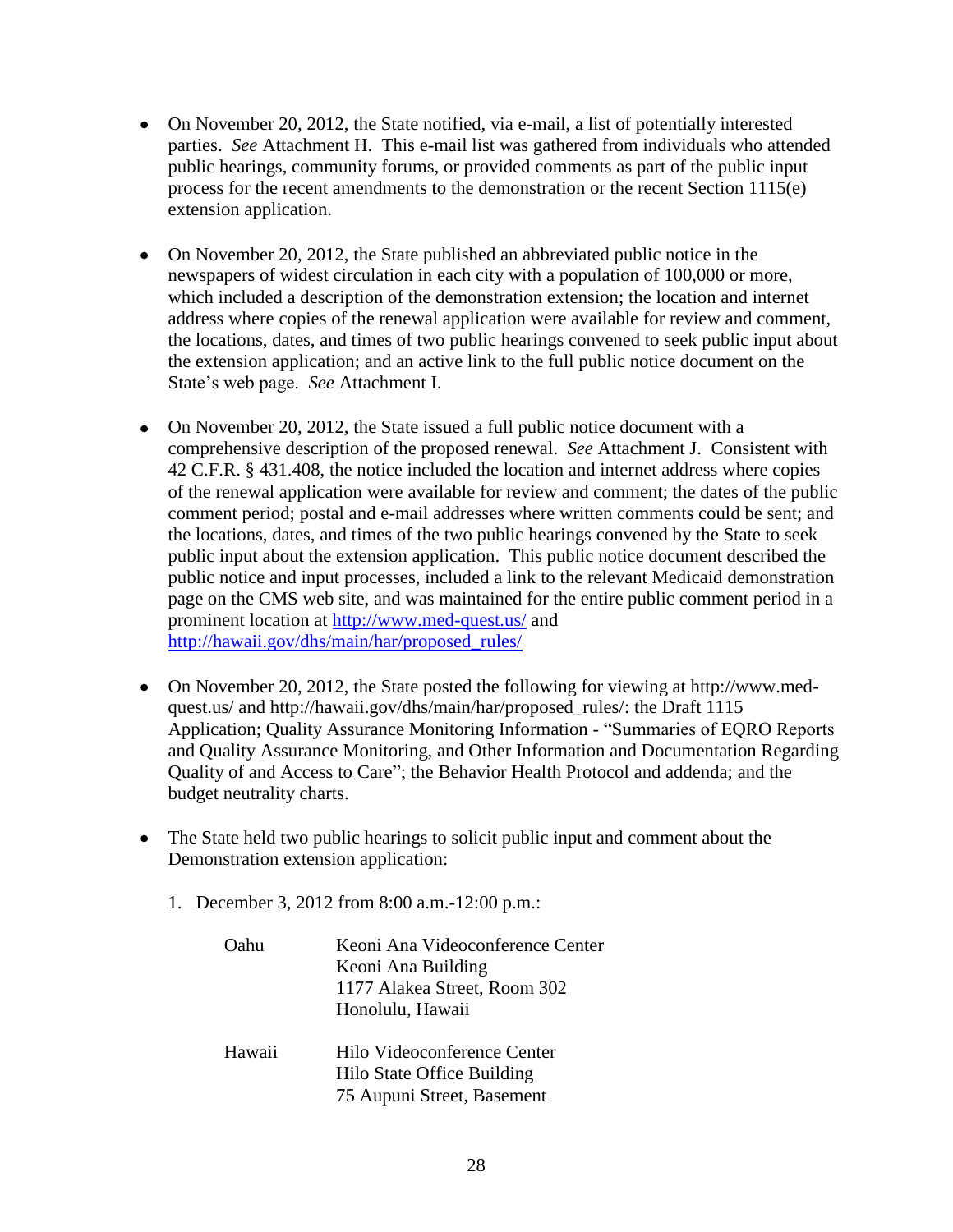Hilo, Hawaii

|  | Kauai | Lihue Videoconference Center                    |
|--|-------|-------------------------------------------------|
|  |       | Lihue State Office Building                     |
|  |       | 3060 Eiwa Street, Basement                      |
|  |       | Lihue, Hawaii                                   |
|  | Maui  | Wailuku Videoconference Center                  |
|  |       | Wailuku Judiciary Building                      |
|  |       | 2145 Main Street, First Floor                   |
|  |       | Wailuku, Hawaii                                 |
|  |       | 2. December 7, 2012 from 9:00 a.m. -12:00 p.m.: |

Department of Human Services 1390 Miller Street, Conference Rooms 1 & 2 Honolulu, Hawaii

In its public notice, the State provided contact information for State staff to assist individuals who require special assistance or auxiliary aids and/or services to participate in the public hearings (*e.g.*, sign or foreign language or wheelchair accessibility).

Below is a chart detailing the State's public notice and input procedures:

| <b>Date</b>   | <b>Public Notice and/or Public Input Opportunity</b> |
|---------------|------------------------------------------------------|
| November 19   | Tribal notice issued                                 |
| November 20   | Email to potentially interested parties              |
| November 20   | Abbreviated public notice published in newspapers    |
| November 20   | Public comment period began                          |
| November 20   | Full public notice posted on the Department of       |
|               | Human Services and Med-QUEST Division                |
|               | websites.                                            |
| November 20   | Section $1115(a)$ application posted on the          |
|               | Department of Human Services and the Med-            |
|               | QUEST Division websites and available for public     |
|               | distribution.                                        |
| December 3    | Public meeting via videoconference                   |
| December 7    | Public meeting at the Department of Human            |
|               | Services with teleconference availability            |
| November 20 - | Public input was accepted by the State.              |
| December 21   |                                                      |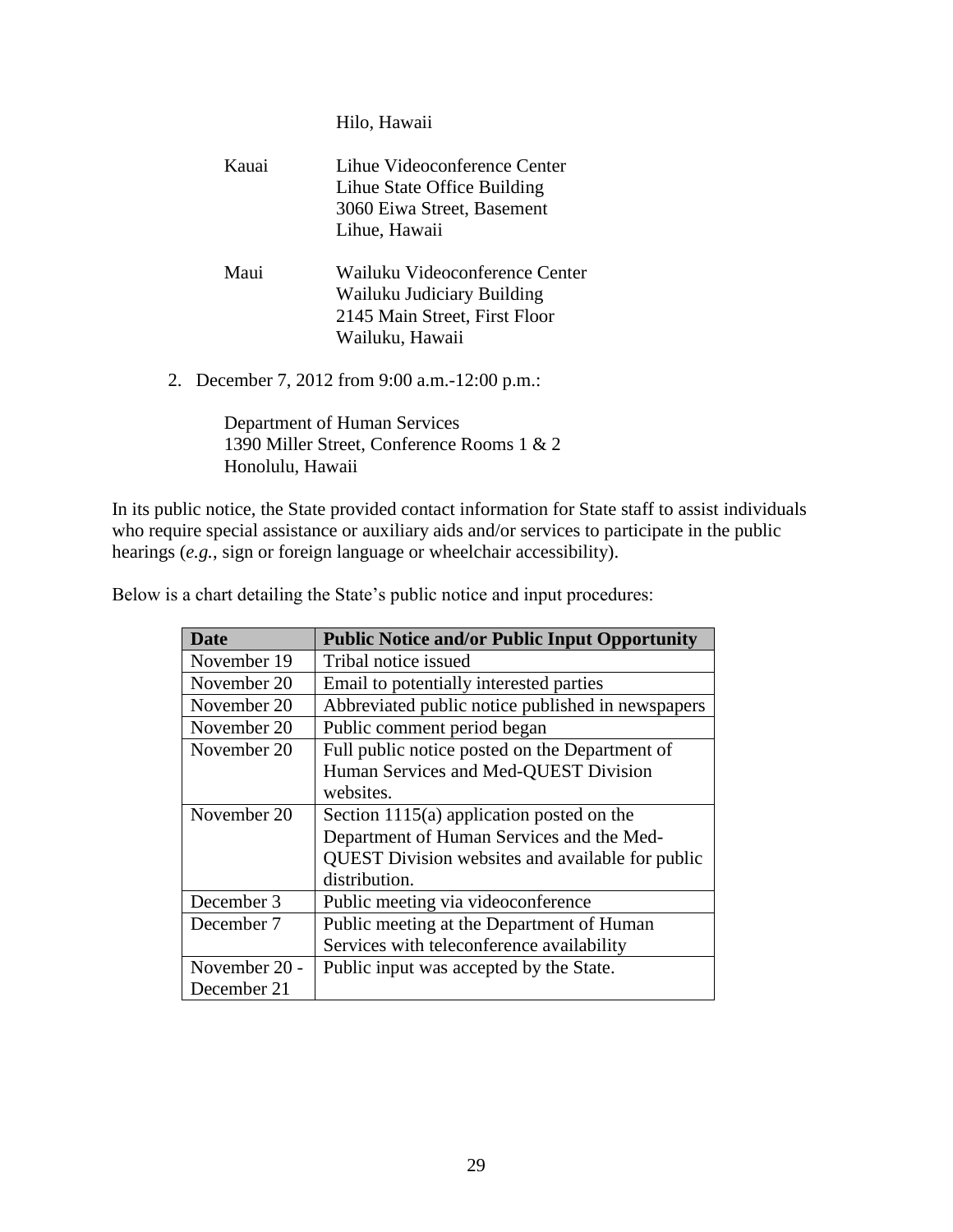#### **B. Issues Raised by the Public and the State's Consideration of Those Issues**

<span id="page-33-0"></span>The State received fifteen public comments on the draft Section 1115(a) application (eleven written comments, two oral comments, and two comments provided both orally and in writing). Out of the fifteen comments, ten expressed support for aspects of the State's proposal. For example, several applauded the State's proposal to consolidate the current programs into one program and improve coordination with the Medicare program. Others expressed strong support for the State's proposal to offer new specialized behavioral health benefits. Six commenters expressed concerns about various aspects of the proposal, which are summarized below. One commenter provided testimony against a particular health plan, which did not relate to the waiver.

Commenters raised the following issues regarding the draft application:

- 1. Behavioral Health Services. One commenter expressed concern that individuals diagnosed with anxiety or personality disorders, such as posttraumatic stress disorder (PTSD), would not have access to specialized behavioral health services, and asked the State to expand the list of eligible diagnoses to include those disorders. Another commenter advocated against the separation of medical and behavioral services for the SPMI membership through a carve-out.
- 2. Identification of Special Health Needs. One commenter recommended that, in addition to making welcome phone calls, health plans should have the option of mailing surveys to new enrollees so they can self-report any special health needs.
- 3. Quality Measures. One commenter suggested that the State collect and report quality measures and surveys by sub-population cohort (for example, comparing QUEST vs. QExA children); otherwise, the results may not be accurate and the plan-to-plan comparisons may not be appropriate. Another commenter urged the State to base quality incentives on improved performance by a particular plan, rather than a comparison of plans.
- 4. Enrollment Limits. One commenter recommended that the State clarify that it seeks to retain its authority to impose enrollment limits on health plans, to enable the State to better balance membership among the health plans when in the best interest of the State and the beneficiaries.
- 5. Health Plan Enrollment and Selection. One commenter asked for clarification on whether the plan selection and auto-enrollment process applies only to newly eligible enrollees.
- 6. Managed Care. One commenter questioned the effectiveness of managed care as a health care delivery system, and urged the State to switch to the Primary Care Case Management (PCCM) model.
- 7. Safety Net Care Plans. One commenter asked the State to actively encourage safety net care plans to contract with the State.
- 8. Auto-Assignment Process. One commenter encouraged the State to use the auto-assignment process to reduce the overall cost of the QI program by encouraging lower health plan administrative costs.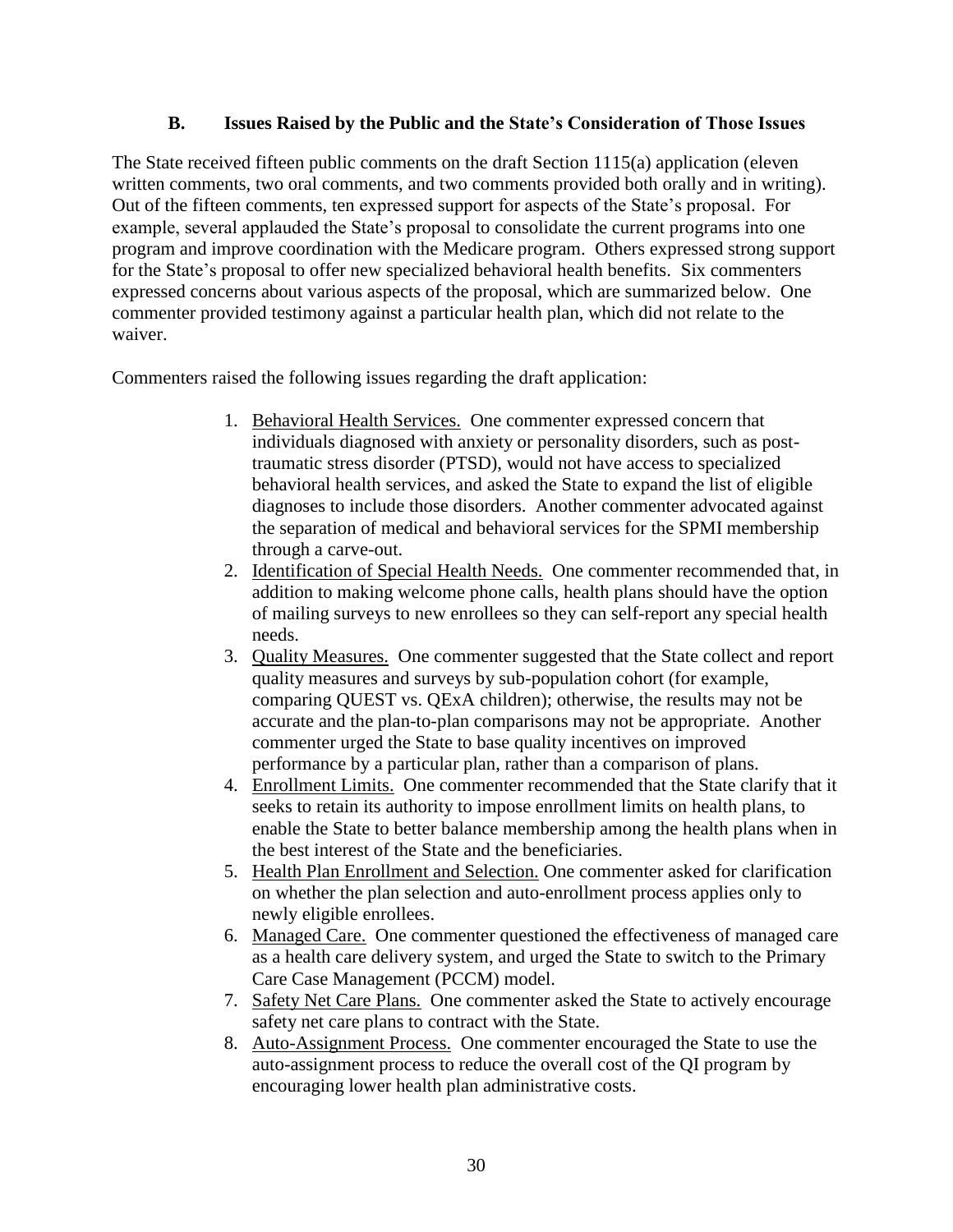9. Other Issues.Commenters also asked for clarification and expressed concerns regarding other aspects of the proposal, including the implementation date; retroactive eligibility; operationalization of the wait lists for HCBS; services for dual eligible beneficiaries, medically fragile children, and 1915(c) DD/ID waiver enrollees; the rate structure; and use of an administrative enrollment cap.

After considering all of the comments, the State elected to make the following changes to the application:

- 1. The State added two diagnoses to the list of eligible diagnoses in the Behavioral Health Protocol: PTSD and substance-induced psychosis.
- 2. The State amended the application to allow health plans to identify new enrollees with special health needs through a survey or a welcome phone call, with a phone call required for those who do not respond to a survey.
- 3. The State clarified the intent of its quality goals and emphasized the importance of applying the measures to comparable populations.
- 4. The State amended the description of enrollment limits to clarify that it seeks to retain its authority to impose enrollment limits on health plans.
- 5. The State revised the description of the health plan selection and enrollment process to clarify that the process applies to individuals who receive a choice notification.

The State determined that the remaining issues did not warrant any changes to the application because:

- 1. A number of the concerns lack support, relate to operational or procurement issues, or are informational in nature and do not require action on the part of the State.
- 2. Efforts are underway to transform the delivery of behavioral health services by unifying in a single program for the entire Medicaid population, and potentially with other populations for which the DOH/AMHD purchases services.
- 3. The State intends to continue using a managed care delivery system, as it allows the State to make the most efficient use of taxpayer dollars and provide high-quality care to the maximum number of individuals. The current managed care program allows for doctors, hospitals, and other providers to be organized to provide coordinated care, including use of health information exchange and provider-directed quality improvement programs. Hawaii does not have the infrastructure to be an effective PCCM program at this time, and conversion to PCCM could result in the loss of the significant amount of accumulated budget neutrality.
- 4. Because all health plans that meet minimum technical requirements will be awarded a contract, there is no need for a preference for safety net care plans.
- 5. The application waiver does not include the specific algorithm that will be used for auto-assignment. This will be addressed in the health plan contract.